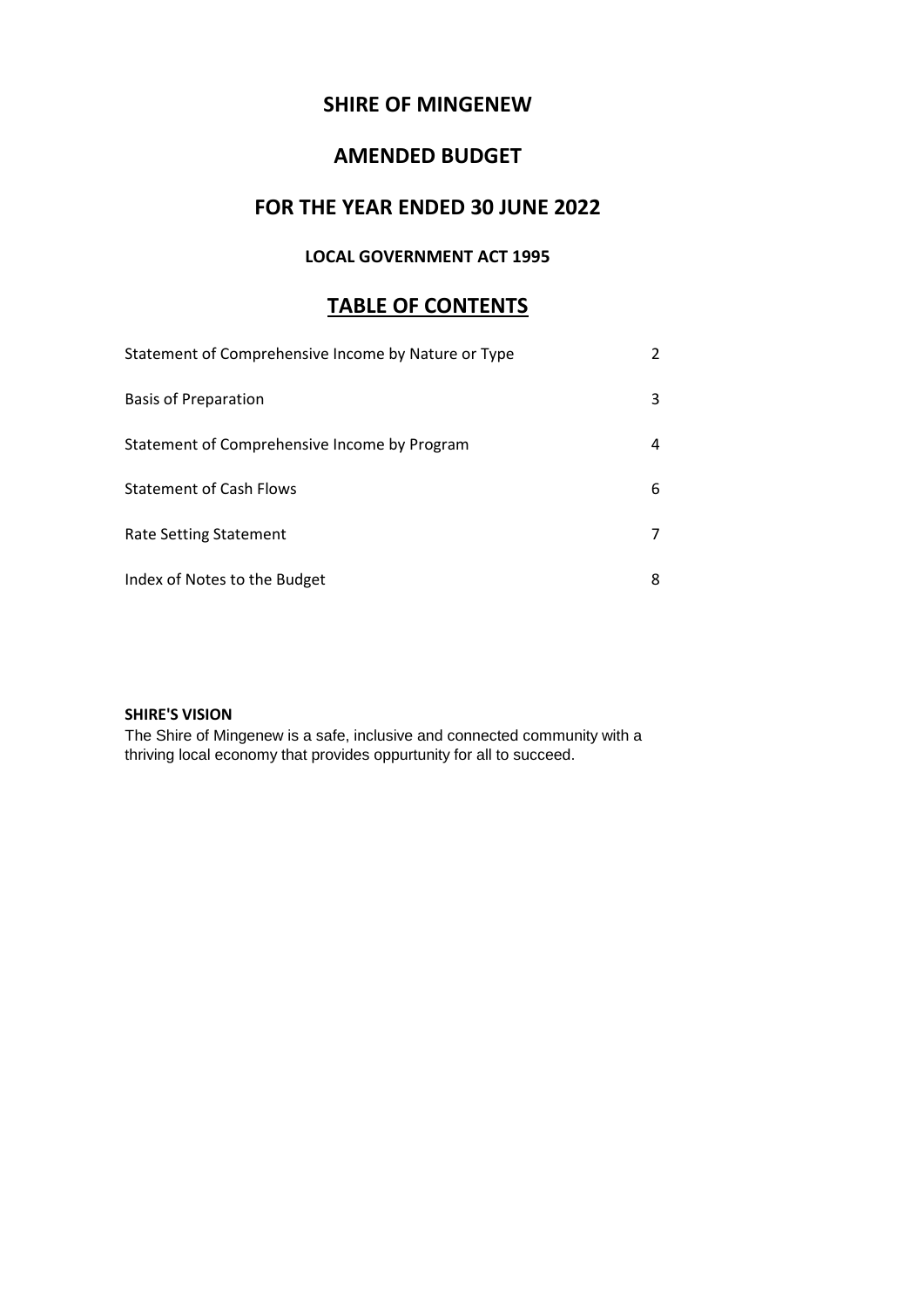# **SHIRE OF MINGENEW STATEMENT OF COMPREHENSIVE INCOME** *BY NATURE OR TYPE* **FOR THE YEAR ENDED 30 JUNE 2022**

|                                                                                    |             | 2021/22<br><b>Amended</b> | 2020/21       | 2020/21       |
|------------------------------------------------------------------------------------|-------------|---------------------------|---------------|---------------|
|                                                                                    | <b>NOTE</b> | <b>Budget</b>             | <b>Actual</b> | <b>Budget</b> |
|                                                                                    |             | \$                        | \$            | \$            |
| <b>Revenue</b>                                                                     |             |                           |               |               |
| Rates                                                                              | 1(a)        | 2,049,384                 | 1,977,513     | 1,975,991     |
| Operating grants, subsidies and                                                    |             |                           |               |               |
| contributions                                                                      | 10(a)       | 1,158,825                 | 441,244       | 1,306,100     |
| Fees and charges                                                                   | 9           | 273,789                   | 255,506       | 239,292       |
| Interest earnings                                                                  | 13(a)       | 23,231                    | 22,959        | 24,381        |
| Other revenue                                                                      | 13(b)       | 544,294                   | 530,110       | 531,219       |
|                                                                                    |             | 4,049,523                 | 3,227,332     | 4,076,983     |
| <b>Expenses</b>                                                                    |             |                           |               |               |
| Employee costs                                                                     |             | (1, 105, 864)             | (1, 122, 809) | (1,031,488)   |
| Materials and contracts                                                            |             | (953, 332)                | (924, 231)    | (708, 353)    |
| Utility charges                                                                    |             | (88, 321)                 | (87, 595)     | (93,002)      |
| Depreciation on non-current assets                                                 | 5           | (1,788,251)               | (1,784,186)   | (1,506,670)   |
| Interest expenses                                                                  | 13(d)       | (11,600)                  | (10, 576)     | (10, 686)     |
| Insurance expenses                                                                 |             | (134, 703)                | (126, 609)    | (120, 997)    |
| Other expenditure                                                                  |             | (572, 791)                | (520, 354)    | (584, 575)    |
|                                                                                    |             | (4,654,862)               | (4,576,360)   | (4,055,771)   |
| <b>Subtotal</b>                                                                    |             | (605, 339)                | (1,349,028)   | 21,212        |
| Non-operating grants, subsidies and                                                |             |                           |               |               |
| contributions                                                                      | 10(b)       | 10,460,322                | 3,259,814     | 2,990,490     |
| Profit on asset disposals                                                          | 4(b)        | 77,753                    | 11,727        | 2,000         |
| Loss on asset disposals                                                            | 4(b)        | (16, 985)                 | (23, 923)     | (23, 100)     |
| Fair value adjustments to financial assets at<br>fair value through profit or loss |             | 0                         | 2,804         | 0             |
|                                                                                    |             | 10,521,090                | 3,250,422     | 2,969,390     |
| <b>Net result</b>                                                                  |             | 9,915,751                 | 1,901,394     | 2,990,602     |
| Other comprehensive income                                                         |             |                           |               |               |
| Changes on revaluation of non-current assets                                       |             | $\pmb{0}$                 | 1,130,507     | 0             |
| Total other comprehensive income                                                   |             | 0                         | 1,130,507     | $\mathbf 0$   |
| <b>Total comprehensive income</b>                                                  |             | 9,915,751                 | 3,031,901     | 2,990,602     |

This statement is to be read in conjunction with the accompanying notes.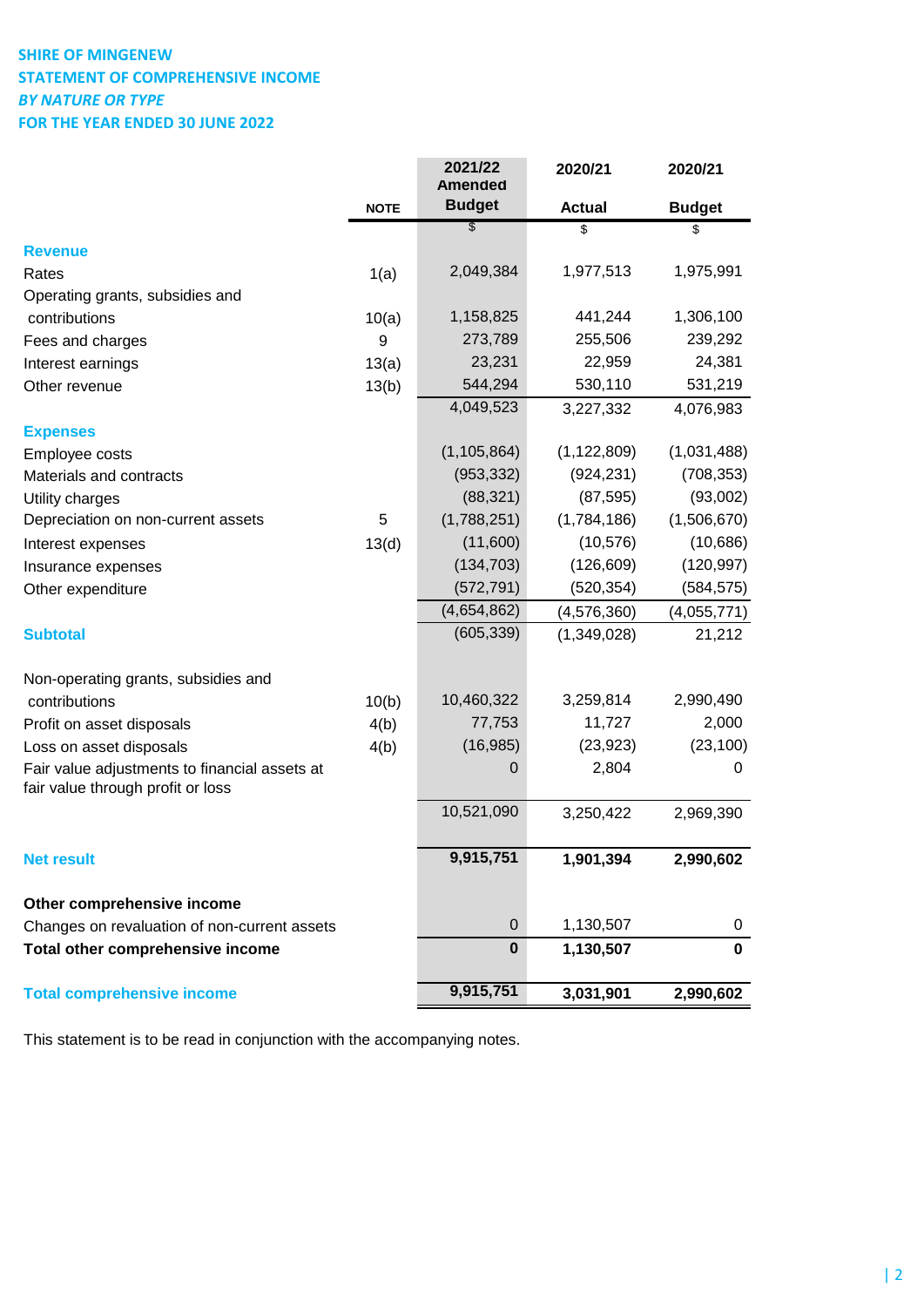## **SHIRE OF MINGENEW FOR THE YEAR ENDED 30 JUNE 2022**

### **BASIS OF PREPARATION REVENUES (CONTINUED)**

The budget has been prepared in accordance with Australian Accounting **OPERATING GRANTS, SUBSIDIES AND CONTRIBUTIONS** Standards (as they apply to local governments and not-for-profit entities) and Refer to all amounts received as grants, subsidies and contributions that are interpretations of the Australian Accounting Standards Board, and the *Local* not non-operating grants. *Government Act 1995* and accompanying regulations.

The Local Government Act 1995 and accompanying Regulations take precedence Amounts received specifically for the acquisition, construction of new or the over Australian Accounting Standards where they are inconsistent. upgrading of non-current assets paid to a local government, irrespective of

The *Local Government (Financial Management) Regulations 1996* specify that or donations. vested land is a right-of-use asset to be measured at cost. All right-of-use assets (other than vested improvements) under zero cost concessionary **FEES AND CHARGES** leases are measured at zero cost rather than at fair value. The exception Revenue (other than service charges) from the use of facilities and charges is vested improvements on concessionary land leases such as roads, made for local government services, sewerage rates, rentals, hire charges, fee buildings or other infrastructure which continue to be reported at fair value, for service, photocopying charges, licences, sale of goods or information, fines, as opposed to the vested land which is measured at zero cost. The penalties and administration fees. Local governments may wish to disclose measurement of vested improvements at fair value is a departure from AASB 16 more detail such as rubbish collection fees, rental of property, fines and which would have required the Shire to measure any vested improvements at zero penalties, other fees and charges. cost.

Accounting policies which have been adopted in the preparation of this budget Interest and other items of a similar nature received from bank and investment have been consistently applied unless stated otherwise. Except for cash flow accounts, interest on rate instalments, interest on rate arrears and interest on and rate setting information, the budget has been prepared on the accrual basis debtors. and is based on historical costs, modified, where applicable, by the measurement at fair value of selected non-current assets, financial assets and **OTHER REVENUE / INCOME** liabilities. Other revenue, which can not be classified under the above headings, includes

All funds through which the Shire of Mingenew controls resources to carry on its functions have been included in the financial statements forming **EXPENSES** part of this budget. **EMPLOYEE COSTS**

All monies held in the Trust Fund are excluded from the financial statements. A separate statement of those monies appears at Note 15 to the budget. **MATERIALS AND CONTRACTS**

On the 1 July 2021 no new accounting policies are to expenditures. be adopted and no new policies are expected to impact the annual budget.

### **RATES**

All rates levied under the *Local Government Act 1995* . Includes general, **INSURANCE** differential, specified area rates, minimum rates, interim rates, back rates, All insurance other than worker's compensation and health benefit insurance ex-gratia rates, less discounts and concessions offered. Exclude administration included as a cost of employment fees, interest on instalments, interest on arrears, service charges and sewerage rates. **LOSS ON ASSET DISPOSAL**

### **SERVICE CHARGES investments.**

Service charges imposed under Division 6 of Part 6 of the *Local Government Act 1995.* Regulation 54 of the *Local Government (Financial Management)* **DEPRECIATION ON NON-CURRENT ASSETS Regulations 1996** identifies these as television and radio broadcasting, **Depreciation and amortisation expense raised on all classes of assets.** underground electricity and neighbourhood surveillance services.

Excludes rubbish removal charges. Interest and other items of a similar Interest and other costs of finance paid, including costs of finance for loan nature received from bank and investment accounts, interest on rate debentures, overdraft accommodation and refinancing expenses. instalments, interest on rate arrears and interest on debtors.

Profit on the disposal of assets including gains on the disposal of long term Donations and subsidies made to community groups. investments. Losses are disclosed under the expenditure classifications.

### **NON-OPERATING GRANTS, SUBSIDIES AND CONTRIBUTIONS**

whether these amounts are received as capital grants, subsidies, contributions

### **INTEREST EARNINGS**

dividends, discounts, and rebates. Reimbursements and recoveries should be **THE LOCAL GOVERNMENT REPORTING ENTITY** separated by note to ensure the correct calculation of ratios.

All costs associated with the employment of person such as salaries, wages, In the process of reporting on the local government as a single unit, all allowances, benefits such as vehicle and housing, superannuation, employment transactions and balances between those Funds (for example, loans and expenses, removal expenses, relocation expenses, worker's compensation transfers between Funds) have been eliminated. insurance, training costs, conferences safety expenses, medical examinations, fringe benefit tax, etc.

All expenditures on materials, supplies and contracts not classified under other **2020/21 ACTUAL BALANCES** headings. These include supply of goods and materials, legal expenses, Balances shown in this budget as 2020/21 Actual are estimates as forecast at consultancy, maintenance agreements, communication expenses, advertising the time of budget preparation and are subject to final adjustments. expenses, membership, periodicals, publications, hire expenses, rental, leases, postage and freight etc. Local governments may wish to disclose more detail **CHANGE IN ACCOUNTING POLICIES** such as contract services, consultancy, information technology, rental or lease

### **UTILITIES (GAS, ELECTRICITY, WATER, ETC.)**

**KEY TERMS AND DEFINITIONS - NATURE OR TYPE** Expenditures made to the respective agencies for the provision of power, gas or water. Exclude expenditures incurred for the reinstatement of roadwork on **REVENUES** behalf of these agencies.

Loss on the disposal of fixed assets includes loss on disposal of long term

### **INTEREST EXPENSES**

### **OTHER EXPENDITURE**

**PROFIT ON ASSET DISPOSAL** Statutory fees, taxes, provision for bad debts, member's fees or State taxes.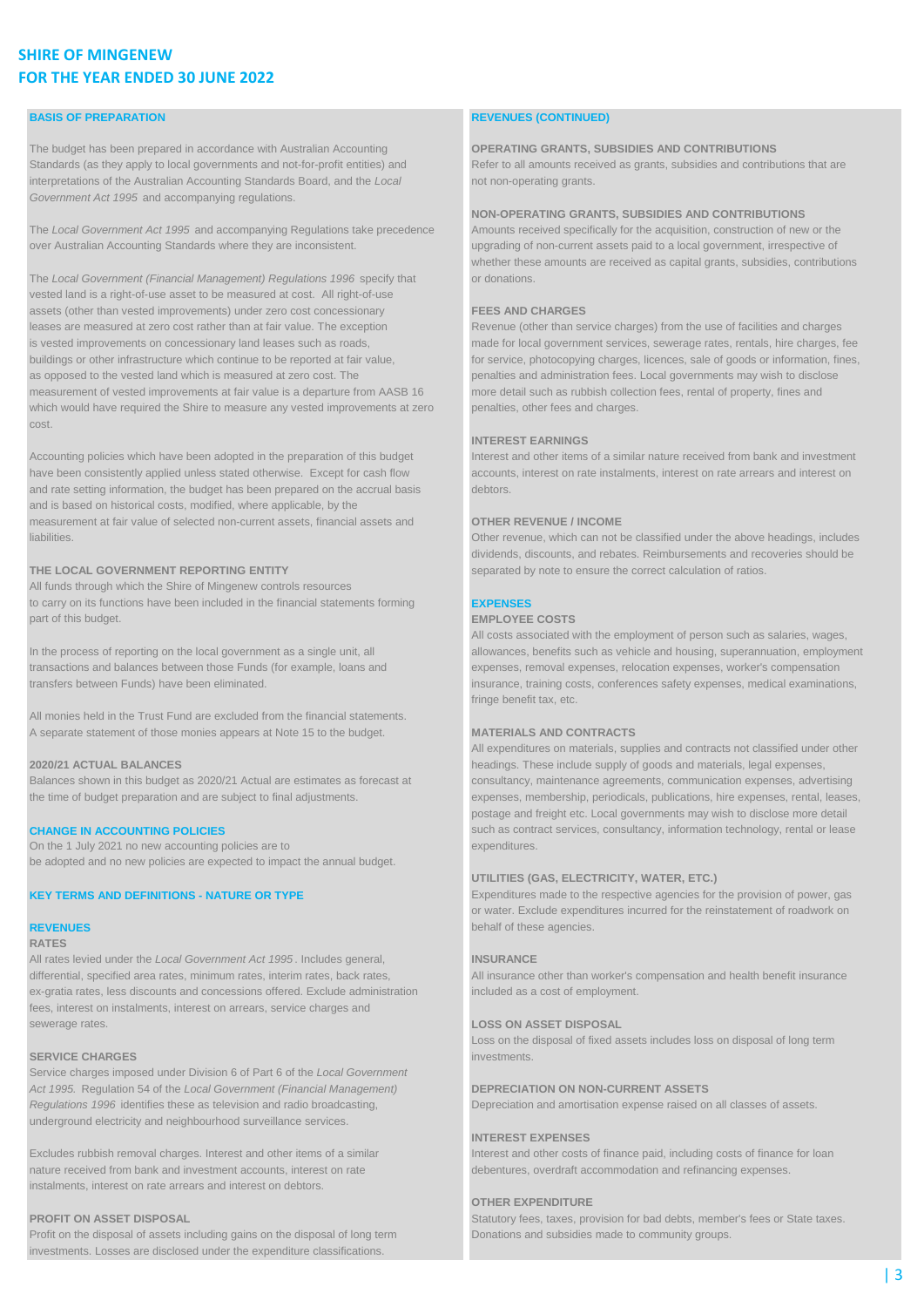# **SHIRE OF MINGENEW STATEMENT OF COMPREHENSIVE INCOME** *BY PROGRAM* **FOR THE YEAR ENDED 30 JUNE 2022**

|                                                          |                       | 2021/22<br>2020/21<br><b>Amended</b> |               | 2020/21       |
|----------------------------------------------------------|-----------------------|--------------------------------------|---------------|---------------|
|                                                          | <b>NOTE</b>           | <b>Budget</b>                        | <b>Actual</b> | <b>Budget</b> |
| <b>Revenue</b>                                           | 1,9,10(a),13(a),13(b) | \$                                   | \$            | \$            |
| Governance                                               |                       | 13,899                               | 18,830        | 13,399        |
| General purpose funding                                  |                       | 2,765,475                            | 2,299,670     | 3,158,932     |
| Law, order, public safety                                |                       | 280,311                              | 23,867        | 23,750        |
| Health                                                   |                       | 820                                  | 801           | 150           |
| <b>Education and welfare</b>                             |                       | 1,425                                | 1,236         | 400           |
| Housing                                                  |                       | 117,930                              | 110,875       | 90,440        |
| Community amenities                                      |                       | 77,300                               | 75,059        | 89,650        |
| Recreation and culture                                   |                       | 35,834                               | 41,765        | 28,780        |
| Transport                                                |                       | 598,764                              | 554,300       | 592,400       |
| Economic services                                        |                       | 121,215                              | 37,376        | 18,582        |
| Other property and services                              |                       | 36,550                               | 63,553        | 60,500        |
|                                                          |                       | 4,049,523                            | 3,227,332     | 4,076,983     |
| <b>Expenses excluding finance costs</b>                  | 4(a), 5, 13(c)(e)(f)  |                                      |               |               |
| Governance                                               |                       | (349, 633)                           | (315, 432)    | (343, 694)    |
| General purpose funding                                  |                       | (82, 800)                            | (75, 572)     | (76, 332)     |
| Law, order, public safety                                |                       | (196, 016)                           | (351, 597)    | (66, 912)     |
| Health                                                   |                       | (88,061)                             | (77,002)      | (80, 167)     |
| <b>Education and welfare</b>                             |                       | (142, 701)                           | (127, 651)    | (110, 533)    |
| Housing                                                  |                       | (163, 279)                           | (153, 726)    | (156, 237)    |
| Community amenities                                      |                       | (277, 836)                           | (217, 775)    | (249, 083)    |
| Recreation and culture                                   |                       | (1,010,151)                          | (1,055,632)   | (991, 834)    |
| Transport                                                |                       | (1,841,499)                          | (1,842,489)   | (1,589,248)   |
| Economic services                                        |                       | (411, 575)                           | (347, 409)    | (302, 628)    |
| Other property and services                              |                       | (79, 711)                            | (1, 498)      | (78, 417)     |
|                                                          |                       | (4,643,262)                          | (4, 565, 783) | (4,045,085)   |
| <b>Finance costs</b>                                     | 7,6(a),13(d)          |                                      |               |               |
| Education and welfare                                    |                       | (441)                                | (1,214)       | (1, 136)      |
| Housing                                                  |                       | (1, 275)                             | (3,510)       | (3,285)       |
| Recreation and culture                                   |                       | (424)                                | (1, 165)      | (1,091)       |
| Transport                                                |                       | (7,926)                              | (2,963)       | (2,774)       |
| Other property and services                              |                       | (1,534)                              | (1, 724)      | (2,400)       |
|                                                          |                       | (11,600)                             | (10, 576)     | (10,686)      |
| <b>Subtotal</b>                                          |                       | (605, 339)                           | (1,349,027)   | 21,212        |
| Non-operating grants, subsidies and contributions        | 10(b)                 | 10,460,322                           | 3,259,814     | 2,990,490     |
| Profit on disposal of assets                             | 4(b)                  | 77,753                               | 11,727        | 2,000         |
| (Loss) on disposal of assets                             | 4(b)                  | (16, 985)                            | (23, 923)     | (23, 100)     |
| Fair value adjustments to financial assets at fair value |                       | 0                                    | 2,804         | 0             |
| through profit or loss                                   |                       |                                      |               |               |
|                                                          |                       | 10,521,090                           | 3,250,422     | 2,969,390     |
| <b>Net result</b>                                        |                       | 9,915,751                            | 1,901,395     | 2,990,602     |
| Other comprehensive income                               |                       |                                      |               |               |
| Changes on revaluation of non-current assets             |                       | 0                                    | 1,130,507     | 0             |
| Total other comprehensive income                         |                       | $\bf{0}$                             | 1,130,507     | $\mathbf 0$   |
| <b>Total comprehensive income</b>                        |                       | 9,915,751                            | 3,031,902     | 2,990,602     |

This statement is to be read in conjunction with the accompanying notes.<br>
| 4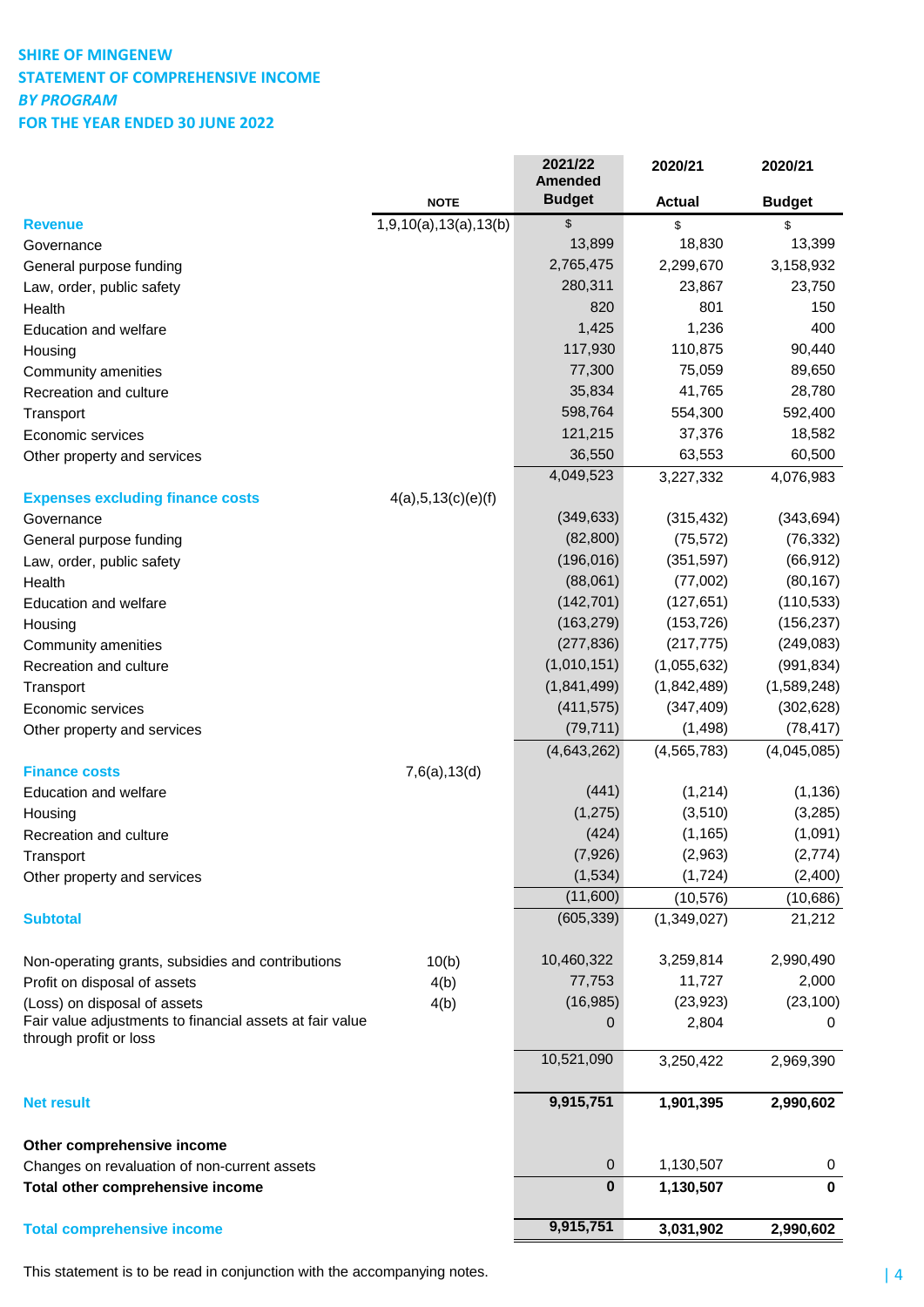# **SHIRE OF MINGENEW FOR THE YEAR ENDED 30 JUNE 2022**

| <b>KEY TERMS AND DEFINITIONS - REPORTING PROGRAMS</b><br>In order to discharge its responsibilities to the community, Council has developed a set of operational<br>and financial objectives. These objectives have been established both on an overall basis, reflected<br>by the Shire's Community Vision, and for each of its broad activities/programs. |                                                                                                                                                                                                                                  |
|-------------------------------------------------------------------------------------------------------------------------------------------------------------------------------------------------------------------------------------------------------------------------------------------------------------------------------------------------------------|----------------------------------------------------------------------------------------------------------------------------------------------------------------------------------------------------------------------------------|
| <b>OBJECTIVE</b>                                                                                                                                                                                                                                                                                                                                            | <b>ACTIVITIES</b>                                                                                                                                                                                                                |
| <b>GOVERNANCE</b><br>To provide a decision making process for the<br>efficient allocation of scarce resources.                                                                                                                                                                                                                                              | Administration and operation of facilities and services to members of<br>council; other costs that relate to the tasks of assisting elected members<br>and ratepayers on matters which do not concern specific Council services. |
| <b>GENERAL PURPOSE FUNDING</b><br>To collect revenue to allow for the provision of<br>services.                                                                                                                                                                                                                                                             | Rates, general purpose government grants and interest revenue.                                                                                                                                                                   |
| LAW, ORDER, PUBLIC SAFETY<br>To provide services to help ensure a safer<br>community.                                                                                                                                                                                                                                                                       | Fire prevention, animal control and safety.                                                                                                                                                                                      |
| <b>HEALTH</b><br>To provide services to help ensure a safer<br>community.                                                                                                                                                                                                                                                                                   | Food quality, pest control and inspections.                                                                                                                                                                                      |
| <b>EDUCATION AND WELFARE</b><br>To meet the needs of the community in these areas.                                                                                                                                                                                                                                                                          | Includes education programs, youth based activities, care of families, the<br>aged and disabled.                                                                                                                                 |
| <b>HOUSING</b><br>Provide housing services required by the community<br>and for staff.                                                                                                                                                                                                                                                                      | Maintenance of staff, aged and rental housing.                                                                                                                                                                                   |
| <b>COMMUNITY AMENITIES</b><br>Provide services required by the community.                                                                                                                                                                                                                                                                                   | Rubbish collection services, landfill maintenance, townsite storm water<br>drainage control and maintenance, administration of the Town Planning<br>Scheme and maintenance of cemeteries.                                        |
| <b>RECREATION AND CULTURE</b><br>To establish and manage efficiently, infrastructure<br>and resources which will help the social well being of<br>the community.                                                                                                                                                                                            | Maintenance of halls, recreation centres and various reserves, operation<br>of library, support of community events and matters relating to heritage.                                                                            |
| <b>TRANSPORT</b><br>To provide effective and efficient transport services<br>to the community.                                                                                                                                                                                                                                                              | Construction and maintenance of streets, road and footpaths, cleaning<br>and lighting of streets, roads and footpaths, traffic signs and depot<br>maintenance.                                                                   |
| <b>ECONOMIC SERVICES</b><br>To help promote the Shire and improve its economic<br>wellbeing.                                                                                                                                                                                                                                                                | The regulation and provision of tourism, area promotion, building control<br>and noxious weeds.                                                                                                                                  |
| <b>OTHER PROPERTY AND SERVICES</b><br>To provide effective and efficient administration,<br>works operations and plant and fleet services.                                                                                                                                                                                                                  | Private works operations, plant repairs and operational costs.<br>Administration overheads.                                                                                                                                      |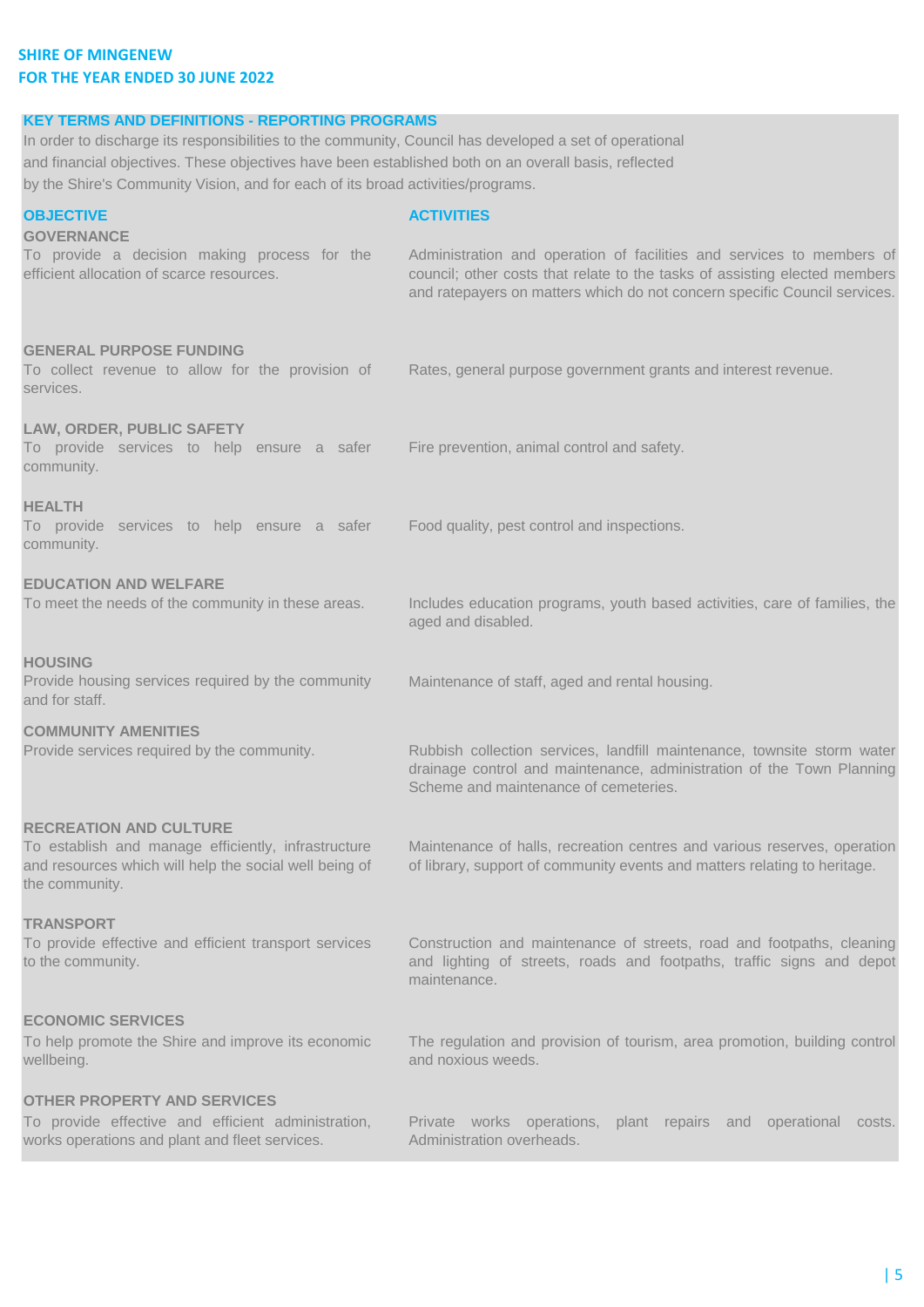# **SHIRE OF MINGENEW STATEMENT OF CASH FLOWS FOR THE YEAR ENDED 30 JUNE 2022**

| <b>Budget</b><br><b>Actual</b><br><b>NOTE</b><br>\$<br>\$<br><b>CASH FLOWS FROM OPERATING ACTIVITIES</b> | <b>Budget</b><br>\$<br>1,975,991<br>1,330,300<br>239,292 |
|----------------------------------------------------------------------------------------------------------|----------------------------------------------------------|
|                                                                                                          |                                                          |
|                                                                                                          |                                                          |
|                                                                                                          |                                                          |
| <b>Receipts</b>                                                                                          |                                                          |
| 2,059,384<br>1,966,081<br>Rates                                                                          |                                                          |
| 973,825<br>464,247<br>Operating grants, subsidies and contributions                                      |                                                          |
| 273,789<br>255,506<br>Fees and charges                                                                   |                                                          |
| 23,231<br>22,959<br>Interest received                                                                    | 24,381                                                   |
| 150,000<br>(238, 972)<br>Goods and services tax received                                                 | 0                                                        |
| 532,914<br>544,294<br>Other revenue                                                                      | 531,219                                                  |
| 4,024,523<br>3,002,735                                                                                   | 4,101,183                                                |
| <b>Payments</b>                                                                                          |                                                          |
| (1,100,864)<br>(1, 175, 028)<br>Employee costs                                                           | (1,076,488)                                              |
| (1,607,104)<br>(245, 850)<br>Materials and contracts                                                     | (709, 298)                                               |
| (88, 321)<br>(87, 595)<br>Utility charges                                                                | (93,002)                                                 |
| (11,600)<br>(10, 576)<br>Interest expenses                                                               | (10,686)                                                 |
| (134, 703)<br>(126, 609)<br>Insurance paid                                                               | (120, 997)                                               |
| (572, 791)<br>(520, 354)<br>Other expenditure                                                            | (584, 575)                                               |
| (3,515,383)<br>(2, 166, 012)                                                                             | (2,595,046)                                              |
| Net cash provided by (used in)                                                                           |                                                          |
| 509,140<br>3<br>836,723<br>operating activities                                                          | 1,506,137                                                |
| <b>CASH FLOWS FROM INVESTING ACTIVITIES</b>                                                              |                                                          |
| Payments for purchase of property, plant & equipment<br>(1,505,000)<br>4(a)<br>(511, 160)                | (940,000)                                                |
| (10, 438, 479)<br>4(a)<br>(3,304,125)<br>Payments for construction of infrastructure                     | (3,975,677)                                              |
| 3,259,814<br>Non-operating grants, subsidies and contributions<br>10,460,322<br>10(b)                    | 2,990,490                                                |
| 216,700<br>50,682<br>4(b)<br>Proceeds from sale of plant and equipment                                   | 35,000                                                   |
| Proceeds on disposal of financial assets at fair value                                                   |                                                          |
| through profit and loss<br>0<br>(2,804)                                                                  |                                                          |
| Net cash provided by (used in)                                                                           |                                                          |
| investing activities<br>(1, 266, 457)<br>(507, 593)                                                      | (1,890,187)                                              |
| <b>CASH FLOWS FROM FINANCING ACTIVITIES</b>                                                              |                                                          |
| (222,960)<br>(161, 995)<br>Repayment of borrowings<br>6(a)                                               | (161, 995)                                               |
| (7, 132)<br>(9, 331)<br>Principal elements of lease payments<br>$\overline{7}$                           | (9,669)                                                  |
| 300,000<br>0<br>Proceeds from new borrowings<br>6(a)                                                     | 0                                                        |
| Net cash provided by (used in)                                                                           |                                                          |
| financing activities<br>69,908<br>(171, 326)                                                             | (171, 664)                                               |
| (687, 409)<br>157,804<br>Net increase (decrease) in cash held                                            | (555, 714)                                               |
| 1,246,247<br>1,088,447<br>Cash at beginning of year                                                      | 1,088,447                                                |
| <b>Cash and cash equivalents</b>                                                                         |                                                          |
| 558,838<br>at the end of the year<br>3<br>1,246,251                                                      | 532,733                                                  |

This statement is to be read in conjunction with the accompanying notes.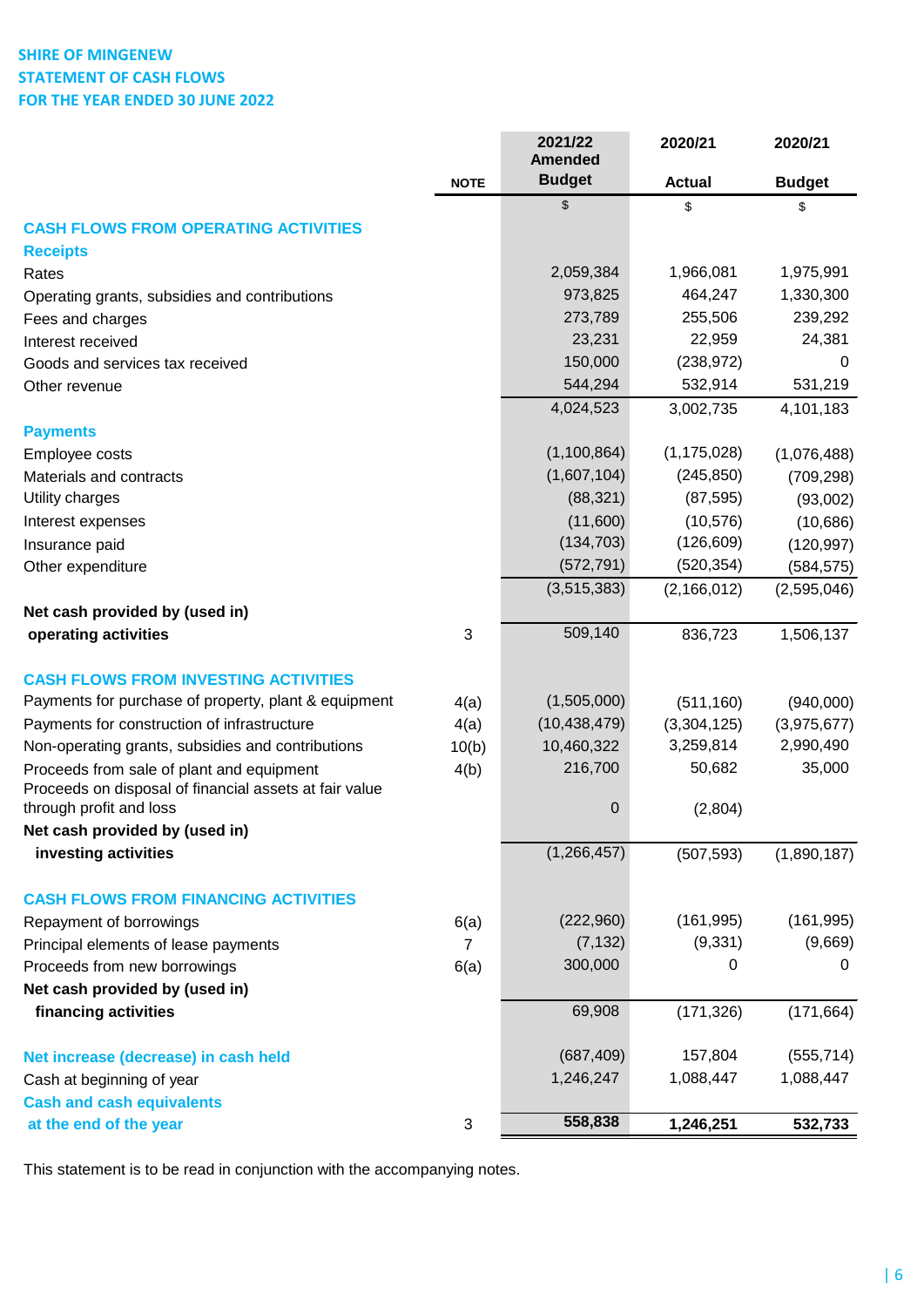# **SHIRE OF MINGENEW RATE SETTING STATEMENT FOR THE YEAR ENDED 30 JUNE 2022**

|                                                                                                 |                        | 2021/22<br><b>Amended</b> | 2020/21       | 2020/21            |
|-------------------------------------------------------------------------------------------------|------------------------|---------------------------|---------------|--------------------|
|                                                                                                 | <b>NOTE</b>            | <b>Budget</b>             | <b>Actual</b> | <b>Budget</b>      |
|                                                                                                 |                        | \$                        | \$            | \$                 |
| <b>OPERATING ACTIVITIES</b>                                                                     |                        |                           | 405,934       |                    |
| Net current assets at start of financial year - surplus/(deficit)                               | 2(a)                   | 81,424<br>81,424          | 405,934       | 568,521<br>568,521 |
| <b>Revenue from operating activities (excluding rates)</b>                                      |                        |                           |               |                    |
| Governance                                                                                      |                        | 13,899                    | 18,830        | 13,399             |
| General purpose funding                                                                         |                        | 716,091                   | 324,961       | 1,182,941          |
| Law, order, public safety                                                                       |                        | 280,311                   | 23,867        | 23,750             |
| Health                                                                                          |                        | 820                       | 801           | 150                |
| Education and welfare                                                                           |                        | 1,425                     | 1,236         | 400                |
| Housing                                                                                         |                        | 117,930                   | 111,873       | 90,440             |
| Community amenities                                                                             |                        | 77,300                    | 75,059        | 89,650             |
| Recreation and culture                                                                          |                        | 36,834                    | 41,764        | 28,780             |
| Transport                                                                                       |                        | 649,532                   | 565,029       | 594,400            |
| Economic services                                                                               |                        | 121,215                   | 37,376        | 18,582             |
| Other property and services                                                                     |                        | 62,535                    | 63,554        | 60,500             |
| <b>Expenditure from operating activities</b>                                                    |                        | 2,077,892                 | 1,264,350     | 2,102,992          |
| Governance                                                                                      |                        | (349, 630)                | (315, 432)    | (343, 694)         |
| General purpose funding                                                                         |                        | (82, 800)                 | (75, 572)     | (76, 332)          |
| Law, order, public safety                                                                       |                        | (211, 815)                | (351, 597)    | (66, 912)          |
| Health                                                                                          |                        | (88,061)                  | (77,002)      | (80, 167)          |
| Education and welfare                                                                           |                        | (143, 142)                | (128, 865)    | (111, 669)         |
| Housing                                                                                         |                        | (164, 554)                | (157, 236)    | (159, 522)         |
| Community amenities                                                                             |                        | (277, 836)                | (217, 775)    | (249, 083)         |
| Recreation and culture                                                                          |                        | (1,011,761)               | (1,064,429)   | (992, 925)         |
| Transport                                                                                       |                        | (1,849,425)               | (1,861,743)   | (1,615,122)        |
| Economic services                                                                               |                        | (411, 575)                | (347, 409)    | (302, 628)         |
| Other property and services                                                                     |                        | (81, 245)                 | (3,222)       | (80, 817)          |
|                                                                                                 |                        | (4,671,844)               | (4,600,282)   | (4,078,871)        |
| Non-cash amounts excluded from operating activities                                             | 2(b)                   | 1,727,483                 | 1,754,858     | 1,527,770          |
| Amount attributable to operating activities                                                     |                        | (785, 045)                | (1, 175, 140) | 120,412            |
|                                                                                                 |                        |                           |               |                    |
| <b>INVESTING ACTIVITIES</b>                                                                     |                        | 10,460,322                | 3,259,814     | 2,990,490          |
| Non-operating grants, subsidies and contributions<br>Payments for property, plant and equipment |                        | (1,505,000)               | (511, 160)    | (940,000)          |
| Payments for construction of infrastructure                                                     | 4(a)<br>4(a)           | (10, 438, 479)            | (3,304,125)   | (3,975,677)        |
| Proceeds from disposal of assets                                                                | 4(b)                   | 216,700                   | 50,682        | 35,000             |
|                                                                                                 |                        | (1, 266, 457)             | (504, 789)    | (1,890,187)        |
| Amount attributable to investing activities                                                     |                        | (1, 266, 457)             | (504, 789)    | (1,890,187)        |
|                                                                                                 |                        |                           |               |                    |
| <b>FINANCING ACTIVITIES</b>                                                                     |                        |                           | (161, 995)    | (161, 995)         |
| Repayment of borrowings                                                                         | 6(a)<br>$\overline{7}$ | (222,960)<br>(7, 132)     | (9, 331)      |                    |
| Principal elements of finance lease payments<br>Proceeds from new borrowings                    | 6(a)                   | 300,000                   | 0             | 0                  |
| Transfers to cash backed reserves (restricted assets)                                           | 8(a)                   | (67, 790)                 | (44, 834)     | (44, 221)          |
| Amount attributable to financing activities                                                     |                        | 2,118                     | (216, 160)    | (206, 216)         |
|                                                                                                 |                        |                           |               |                    |
| Budgeted deficiency before imposition of general rates                                          |                        | (2,049,384)               | (1,896,089)   | (1,975,991)        |
| Estimated amount to be raised from general rates                                                |                        | 2,049,384                 | 1,977,513     | 1,975,991          |
| Net current assets at end of financial year - surplus/(deficit)                                 | 2(a)                   | $\bf{0}$                  | 81,424        | 0                  |

This statement is to be read in conjunction with the accompanying notes.  $|7$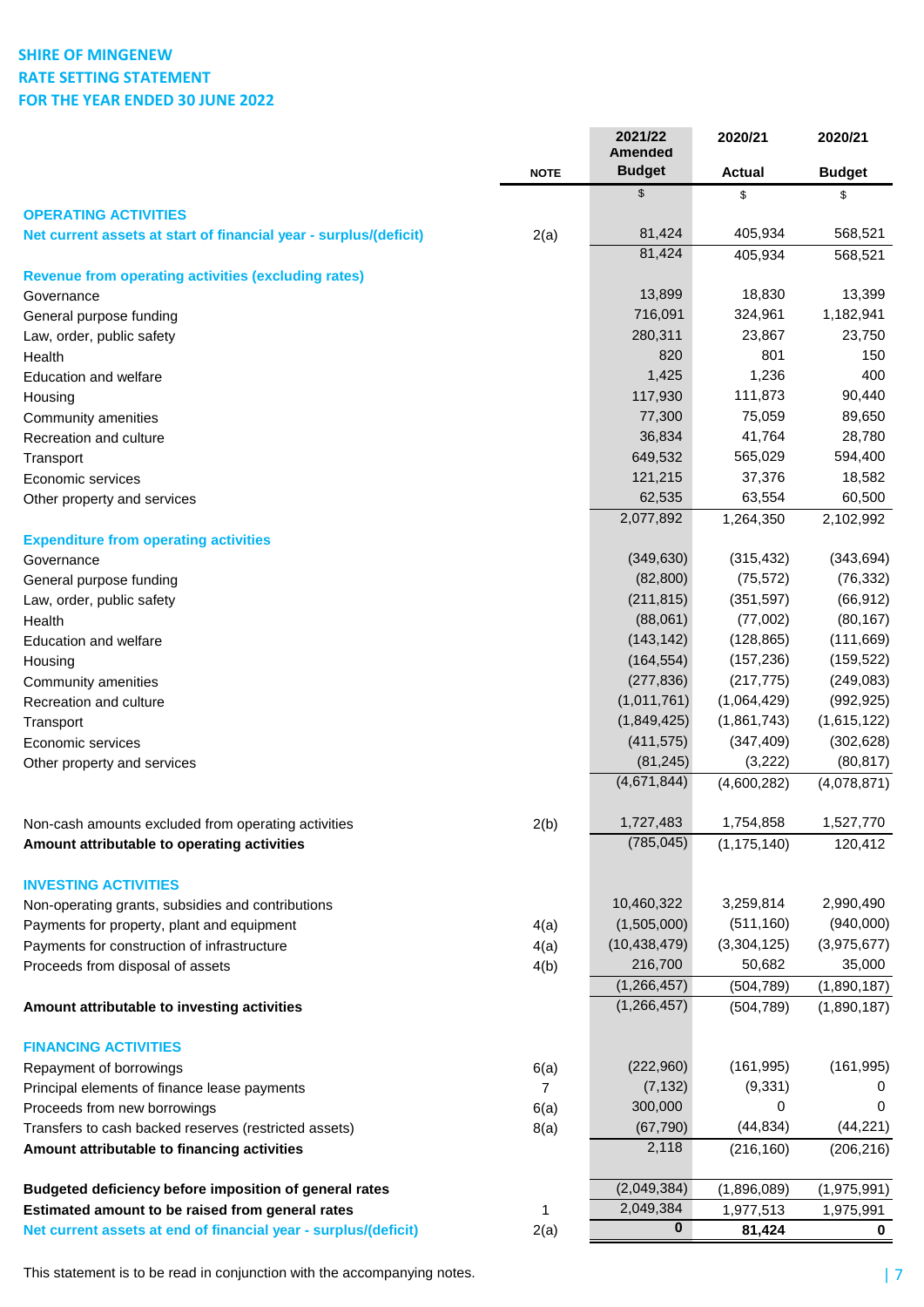## **SHIRE OF MINGENEW INDEX OF NOTES TO THE BUDGET FOR THE YEAR ENDED 30 JUNE 2022**

| Rates                                               | 9  |
|-----------------------------------------------------|----|
| <b>Net Current Assets</b>                           | 12 |
| Reconciliation of cash                              | 15 |
| <b>Asset Acquisitions</b>                           | 16 |
| <b>Asset Disposals</b>                              | 17 |
| <b>Asset Depreciation</b>                           | 18 |
| Borrowings                                          | 19 |
| Leases                                              | 21 |
| Reserves                                            | 22 |
| Fees and Charges                                    | 23 |
| <b>Grant Revenue</b>                                | 23 |
| Revenue Recognition                                 | 24 |
| <b>Elected Members Remuneration</b>                 | 25 |
| Other Information                                   | 26 |
| Interests in Joint Arrangements                     | 27 |
| Significant Accounting Policies - Other Information | 28 |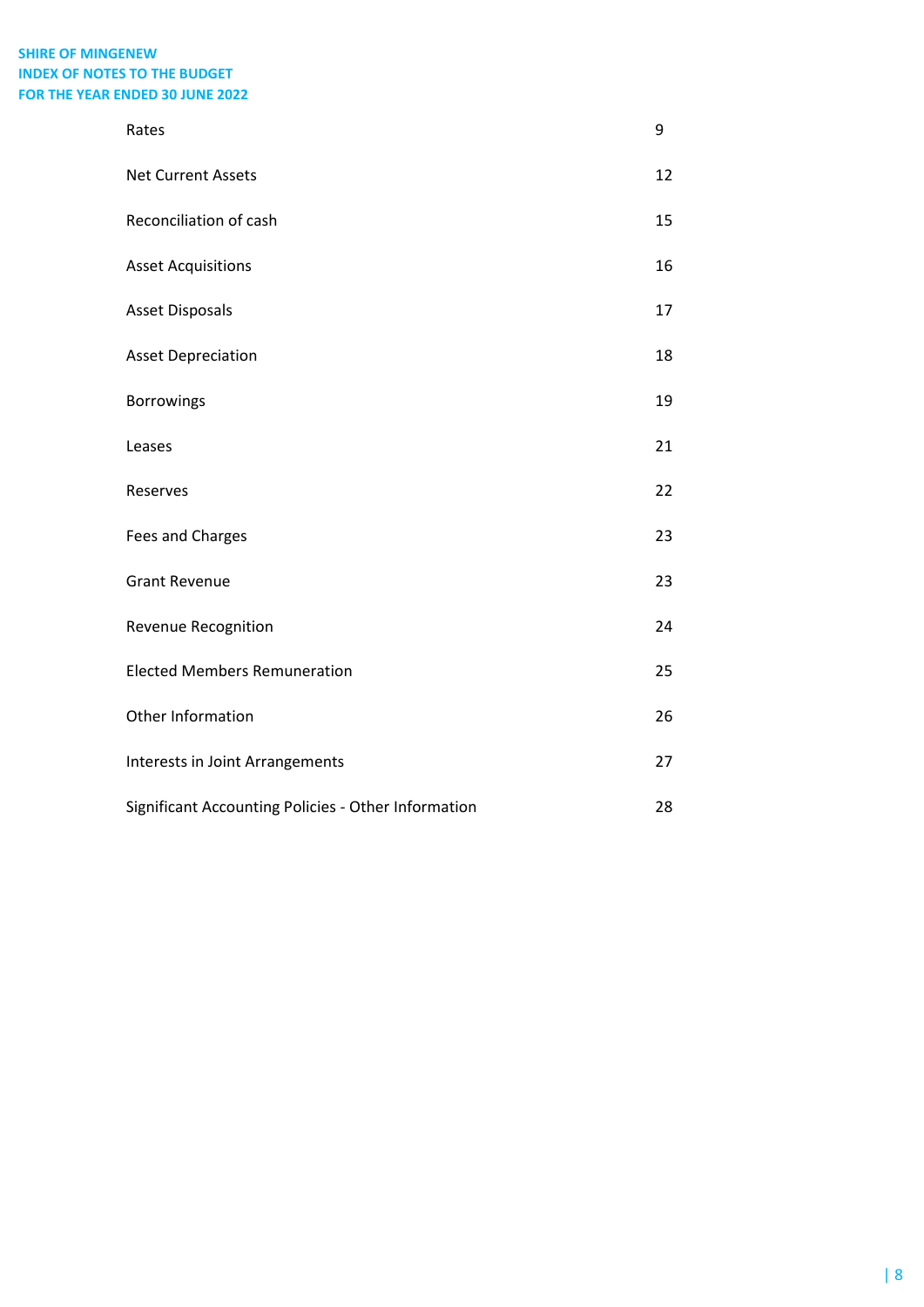## **SHIRE OF MINGENEW NOTES TO AND FORMING PART OF THE BUDGET FOR THE YEAR ENDED 30 JUNE 2022 1. RATES**

### **(a) Rating Information**

| <b>RATE TYPE</b>                              | Rate in        | <b>Number</b><br>of | Rateable<br>value | 2021/22<br>Amended<br><b>Budget</b><br>rate<br>revenue | 2021/22<br>Amended<br><b>Budget</b><br>interim<br>rates | 2021/22<br>Amended<br><b>Budget</b><br>back<br>rates | 2021/22<br><b>Amended</b><br><b>Budget</b><br>total<br>revenue | 2020/21<br>Actual<br>total | 2020/21<br><b>Budget</b><br>total |
|-----------------------------------------------|----------------|---------------------|-------------------|--------------------------------------------------------|---------------------------------------------------------|------------------------------------------------------|----------------------------------------------------------------|----------------------------|-----------------------------------|
|                                               | \$             | properties          | \$                | \$                                                     | \$                                                      | \$                                                   | \$                                                             | revenue<br>\$              | revenue<br>\$                     |
| Differential general rate or general rate     |                |                     |                   |                                                        |                                                         |                                                      |                                                                |                            |                                   |
| <b>Gross rental valuations</b>                |                |                     |                   |                                                        |                                                         |                                                      |                                                                |                            |                                   |
| GRV - Mingenew                                | 0.15388        | 129                 | 1,153,984         | 177,574                                                |                                                         | 150                                                  | 177,724                                                        | 173,495                    | 172,764                           |
| GRV - Yandanooka                              | 0.15388        | $\overline{2}$      | 13,884            | 2,136                                                  |                                                         |                                                      | 2,136                                                          | 2,086                      | 2,086                             |
| <b>GRV</b> - Commercial                       | 0.15388        | 14                  | 346,632           | 53,339                                                 | 14,000                                                  |                                                      | 67,339                                                         | 52,091                     | 52,092                            |
| <b>GRV</b> - Industrial                       | 0.15388        |                     | 12,480            | 1,920                                                  |                                                         |                                                      | 1,920                                                          | 1,875                      | 1,875                             |
| <b>Unimproved valuations</b>                  |                |                     |                   |                                                        |                                                         |                                                      |                                                                |                            |                                   |
| UV - Rural & Mining                           | 0.01229        | 111                 | 136,073,500       | 1,672,343                                              |                                                         |                                                      | 1,672,343                                                      | 1,627,013                  | 1,626,867                         |
| <b>Sub-Totals</b>                             |                | 257                 | 137,600,480       | 1,907,312                                              | 14,000                                                  | 150                                                  | 1,921,462                                                      | 1,856,560                  | 1,855,684                         |
|                                               | <b>Minimum</b> |                     |                   |                                                        |                                                         |                                                      |                                                                |                            |                                   |
| <b>Minimum payment</b>                        | \$             |                     |                   |                                                        |                                                         |                                                      |                                                                |                            |                                   |
| <b>Gross rental valuations</b>                |                |                     |                   |                                                        |                                                         |                                                      |                                                                |                            |                                   |
| GRV - Mingenew                                | 728            | 60                  | 24,870            | 43,680                                                 |                                                         |                                                      | 43,680                                                         | 41,713                     | 41,713                            |
| GRV - Yandanooka                              | 728            | $\mathbf 0$         | $\Omega$          | $\Omega$                                               |                                                         |                                                      | $\Omega$                                                       | $\Omega$                   | $\mathbf 0$                       |
| <b>GRV</b> - Commercial                       | 728            | 9                   | 6,200             | 6,552                                                  |                                                         |                                                      | 6,552                                                          | 6,363                      | 6,363                             |
| <b>GRV</b> - Industrial                       | 728            | 3                   | 2,786             | 2,184                                                  |                                                         |                                                      | 2,184                                                          | 2,121                      | 2,121                             |
| <b>Unimproved valuations</b>                  |                |                     |                   |                                                        |                                                         |                                                      |                                                                |                            |                                   |
| UV - Rural & Mining                           | 1,093          | 34                  | 680,657           | 37,162                                                 |                                                         |                                                      | 37,162                                                         | 33,535                     | 32,891                            |
| <b>Sub-Totals</b>                             |                | 106                 | 714,513           | 89,578                                                 | $\Omega$                                                | $\Omega$                                             | 89,578                                                         | 83,732                     | 83,088                            |
|                                               |                | 363                 | 138,314,993       | 1,996,890                                              | 14,000                                                  | 150                                                  | 2,011,040                                                      | 1,940,292                  | 1,938,772                         |
| Discounts (Refer note 1(c))                   |                |                     |                   |                                                        |                                                         |                                                      | (1,068)                                                        | (1,043)                    | (1,045)                           |
| <b>Total amount raised from general rates</b> |                |                     |                   |                                                        |                                                         |                                                      | 2,009,972                                                      | 1,939,249                  | 1,937,727                         |
| Ex gratia rates                               |                |                     |                   |                                                        |                                                         |                                                      | 39,412                                                         | 38,264                     | 38,264                            |
| <b>Total rates</b>                            |                |                     |                   |                                                        |                                                         |                                                      | 2,049,384                                                      | 1,977,513                  | 1,975,991                         |

All land (other than exempt land) in the Shire of Mingenew is rated according to its Gross Rental Value (GRV) in townsites or Unimproved Value (UV) in the remainder of the Shire of Mingenew.

The general rates detailed for the 2021/22 financial year have been determined by Council on the basis of raising the revenue required to meet the deficiency between the total estimated expenditure proposed in the budget and the estimated revenue to be received from all sources other than rates and also considering the extent of any increase in rating over the level adopted in the previous year.

The minimum rates have been determined by Council on the basis that all ratepayers must make a reasonable contribution to the cost of local government services/facilities.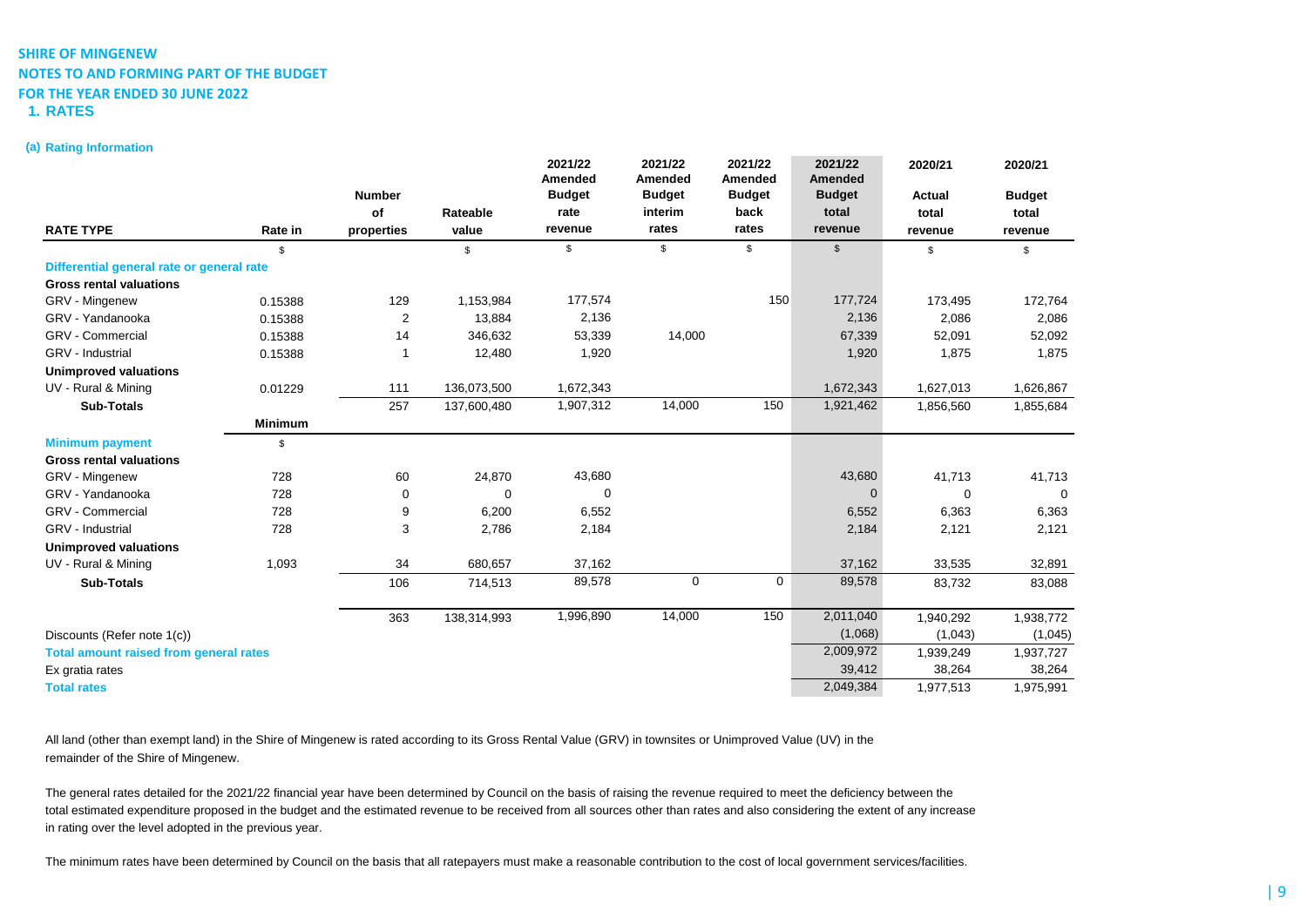## **SHIRE OF MINGENEW NOTES TO AND FORMING PART OF THE BUDGET FOR THE YEAR ENDED 30 JUNE 2022 1. RATES (CONTINUED)**

## **(b) Interest Charges and Instalments - Rates and Service Charges**

The following instalment options are available to ratepayers for the payment of rates and service charges.

| <b>Instalment options</b>                       | Date due | <b>Instalment</b><br>plan admin<br>charge | <b>Instalment</b><br>plan<br>interest<br>rate | <b>Unpaid</b><br>rates<br>interest<br>rates |                          |
|-------------------------------------------------|----------|-------------------------------------------|-----------------------------------------------|---------------------------------------------|--------------------------|
|                                                 |          | \$                                        | $\%$                                          | $\%$                                        |                          |
| <b>Option one</b>                               |          |                                           |                                               |                                             |                          |
| Single full payment                             |          | 0                                         | 0.0%                                          | 7.0%                                        |                          |
| <b>Option two</b>                               |          |                                           |                                               |                                             |                          |
| First instalment                                |          | $\Omega$                                  | 5.5%                                          | 7.0%                                        |                          |
| Second instalment                               |          | 15                                        | 5.5%                                          | 7.0%                                        |                          |
| <b>Option three</b>                             |          |                                           |                                               |                                             |                          |
| First instalment                                |          | 15                                        | 5.5%                                          | 7.0%                                        |                          |
| Second instalment                               |          | 15                                        | 5.5%                                          | 7.0%                                        |                          |
| Third instalment                                |          | 15                                        | 5.5%                                          | 7.0%                                        |                          |
| Fourth instalment                               |          | 15                                        | 5.5%                                          | 7.0%                                        |                          |
|                                                 |          |                                           | 2021/22<br>Amended                            | 2020/21                                     | 2020/21                  |
|                                                 |          |                                           | <b>Budget</b><br>revenue                      | <b>Actual</b><br>revenue                    | <b>Budget</b><br>revenue |
|                                                 |          |                                           | \$                                            | \$                                          | \$                       |
| Instalment plan admin charge revenue            |          |                                           | 2,000                                         | 1,875                                       | 2,800                    |
| Instalment plan interest earned                 |          |                                           | 4,200                                         | 4,153                                       | 0                        |
| Unpaid rates and service charge interest earned |          |                                           | 3,800                                         | 3,756                                       | 5,000                    |
|                                                 |          |                                           | 10,000                                        | 9,784                                       | 7,800                    |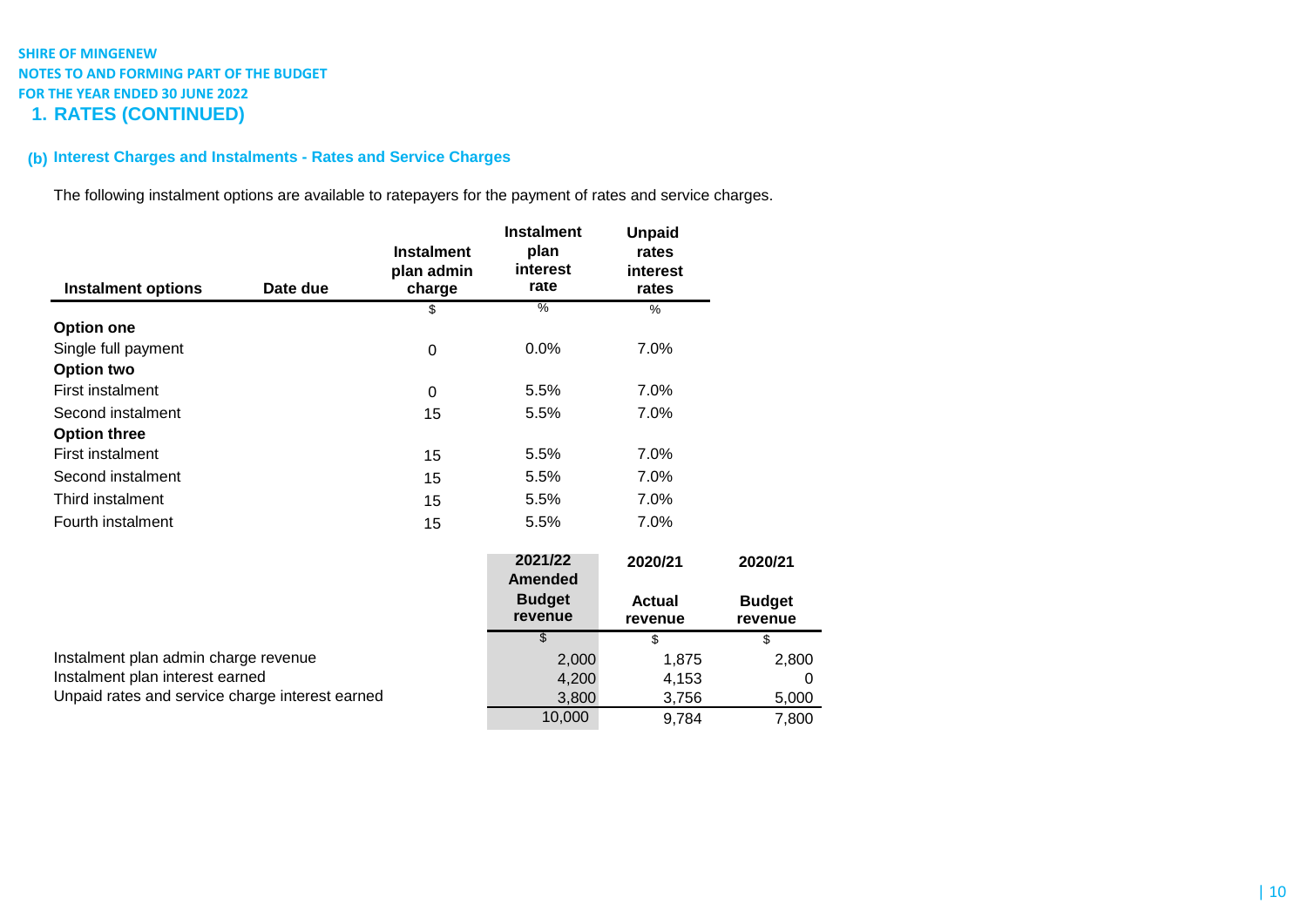## **SHIRE OF MINGENEW NOTES TO AND FORMING PART OF THE BUDGET FOR THE YEAR ENDED 30 JUNE 2022 1. RATES (CONTINUED)**

## **(c) Rates discounts**

| Rate or fee to which |            |               | 2021/22<br><b>Amended</b> | 2020/21 | 2020/21       |                                                        |
|----------------------|------------|---------------|---------------------------|---------|---------------|--------------------------------------------------------|
| discount is granted  | Discount % | Discount (\$) | <b>Budget</b>             | Actual  | <b>Budget</b> | Circumstances in which discount is granted             |
|                      |            |               |                           |         |               |                                                        |
| Yandanooka Townsite  | 50.0%      |               | 1,068                     | 1.043   |               | 1,045 Recognise the reduced level of service provided. |
|                      |            |               | 0,068                     | 1.043   | .045          |                                                        |

## **(d) Waivers or concessions**

The Shire does not anticipate any waivers or concessions for the year ended 30th June 2022.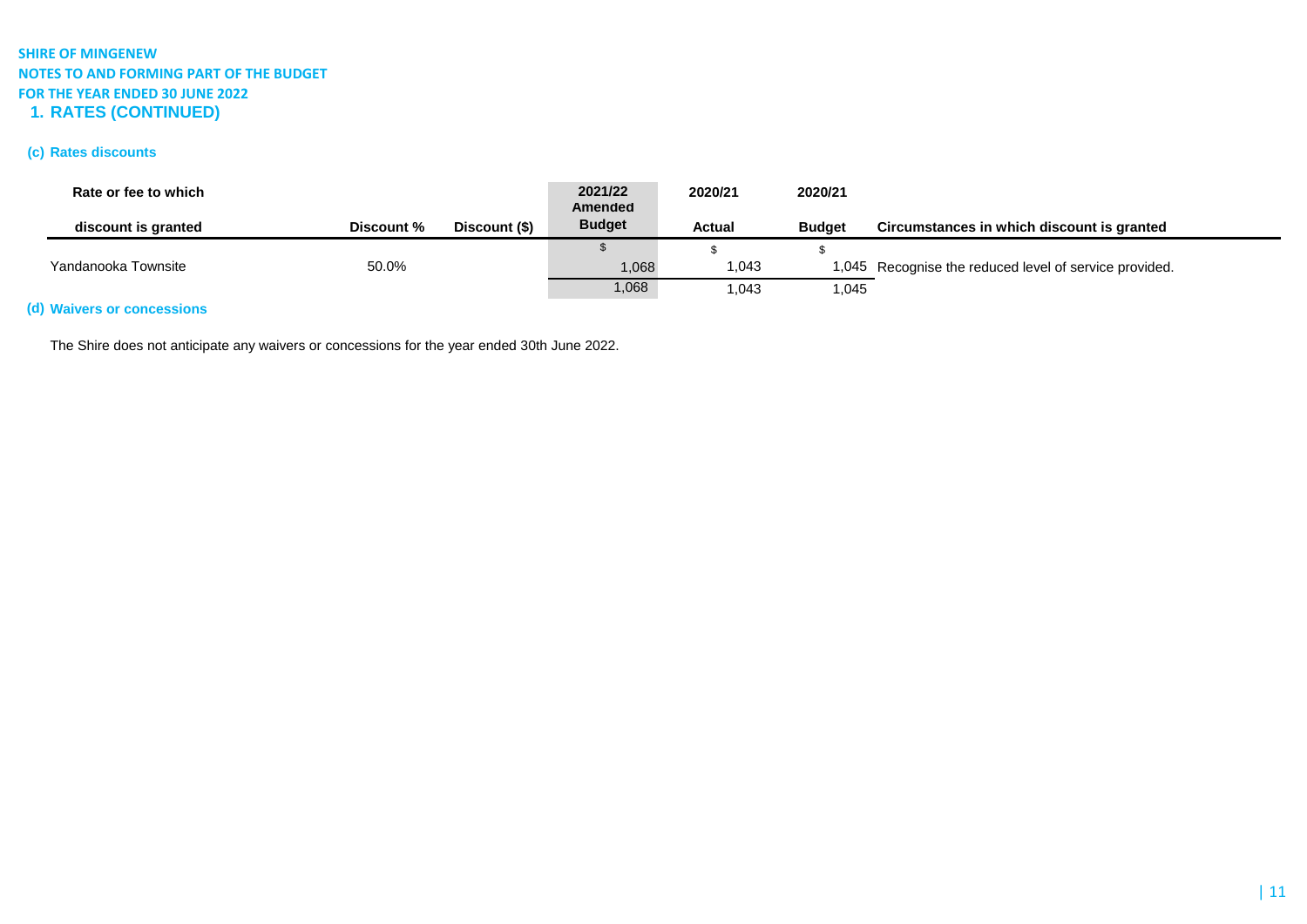## **SHIRE OF MINGENEW NOTES TO AND FORMING PART OF THE BUDGET FOR THE YEAR ENDED 30 JUNE 2022 2. NET CURRENT ASSETS**

|                                                       |             | 2021/22<br><b>Amended</b> | 2020/21      | 2020/21       |
|-------------------------------------------------------|-------------|---------------------------|--------------|---------------|
|                                                       |             | <b>Budget</b>             | Actual       | <b>Budget</b> |
|                                                       | <b>Note</b> | 30 June 2022              | 30 June 2021 | 30 June 2021  |
|                                                       |             | $\boldsymbol{\mathsf{S}}$ | \$           | \$            |
| (a) Composition of estimated net current assets       |             |                           |              |               |
| <b>Current assets</b>                                 |             |                           |              |               |
| Cash and cash equivalents- unrestricted               | 3           | (4,730)                   | 500,469      | 61,501        |
| Cash and cash equivalents - restricted                | 3           | 563,569                   | 745,778      | 471,232       |
| Receivables                                           |             | 146,138                   | 371,135      | 67,394        |
| Prepayments                                           |             | 0                         | 8,228        |               |
| Inventories                                           |             | 5,152                     | 3,152        |               |
|                                                       |             | 710,129                   | 1,628,762    | 600,127       |
| <b>Less: current liabilities</b>                      |             |                           |              |               |
| Trade and other payables                              |             | (146, 561)                | (801, 560)   | (128, 896)    |
| <b>Contract liabilities</b>                           |             | (23, 934)                 | (273, 934)   | (24, 200)     |
| Lease liabilities                                     |             | (4, 578)                  | (7, 393)     | (9, 162)      |
| Long term borrowings                                  | 6           | (242, 957)                | (165, 919)   | (165, 919)    |
| Employee provisions                                   |             | (104, 784)                | (104, 784)   | (116, 130)    |
|                                                       |             | (522, 814)                | (1,353,590)  | (444, 307)    |
| <b>Net current assets</b>                             |             | 187,315                   | 275,172      | 155,820       |
| Less: Total adjustments to net current assets         | 2.(c)       | (187, 315)                | (193, 748)   | (155, 820)    |
| Net current assets used in the Rate Setting Statement |             | $\mathbf{0}$              | 81,424       | 0             |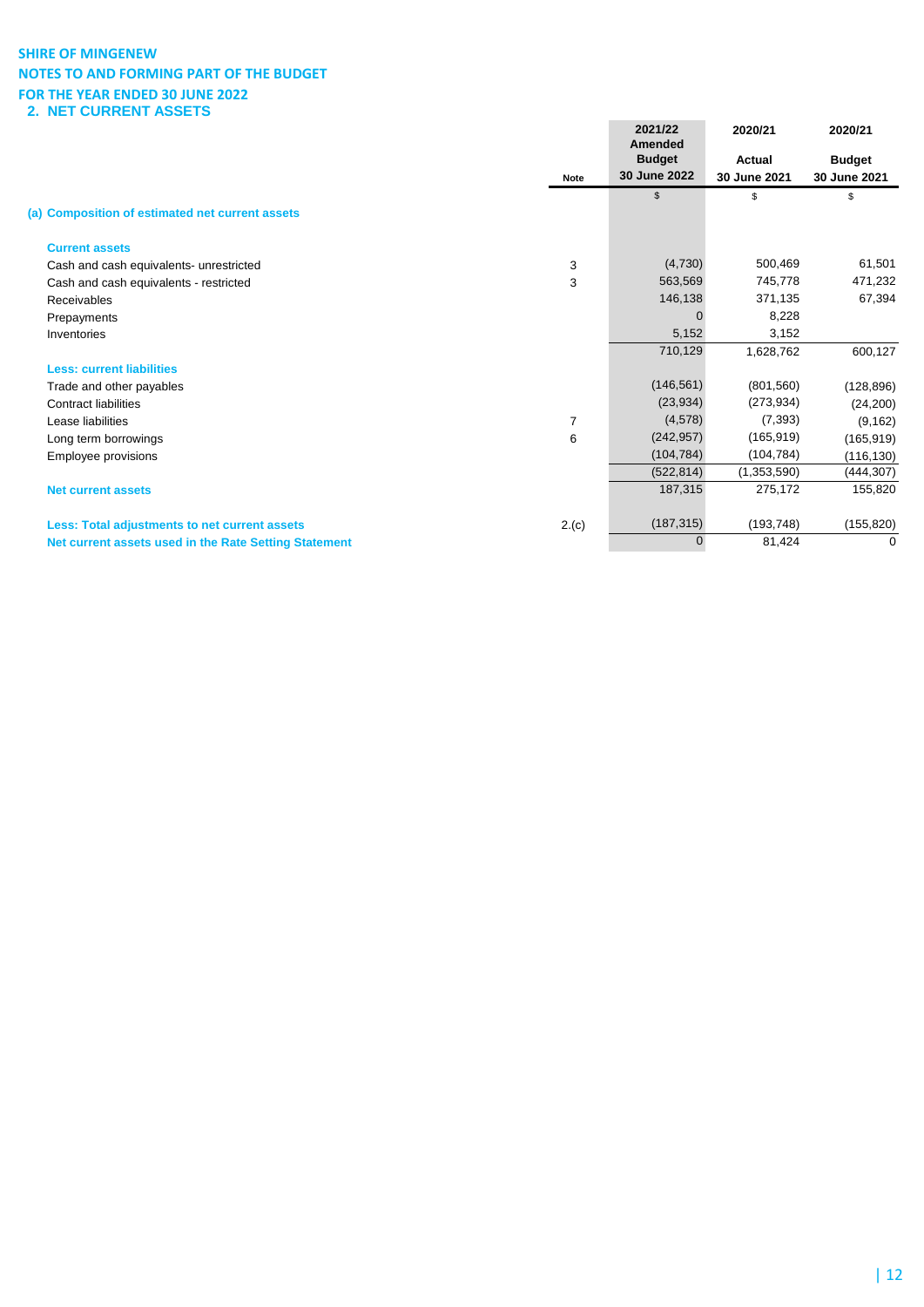## **SHIRE OF MINGENEW NOTES TO AND FORMING PART OF THE BUDGET FOR THE YEAR ENDED 30 JUNE 2022 2. NET CURRENT ASSETS (CONTINUED)**

## **EXPLANATION OF DIFFERENCE IN NET CURRENT ASSETS AND SURPLUS/(DEFICIT)**

**Items excluded from calculation of budgeted deficiency** When calculating the budget deficiency for the purpose of Section 6.2 (2)(c) of the *Local Government Act 1995* the following amounts have been excluded as provided by

*Local Government (Financial Management) Regulation 32*  which will not fund the budgeted expenditure.

## **(b) Operating activities excluded from budgeted deficiency**

| The following non-cash revenue or expenditure has been excluded                        |             | 2021/22<br>Amended | 2020/21       | 2020/21       |
|----------------------------------------------------------------------------------------|-------------|--------------------|---------------|---------------|
| from amounts attributable to operating activities within the Rate Setting              |             | <b>Budget</b>      | <b>Actual</b> | <b>Budget</b> |
| Statement in accordance with Financial Management Regulation 32.                       | <b>Note</b> | 30 June 2022       | 30 June 2021  | 30 June 2021  |
|                                                                                        |             | \$                 | \$            | \$            |
| <b>Adjustments to operating activities</b>                                             |             |                    |               |               |
| Less: Profit on asset disposals                                                        | 4(b)        | (77, 753)          | (11, 727)     | (2,000)       |
| Less: Fair value adjustments to financial assets at fair value through profit and loss |             |                    | (2,804)       |               |
| Add: Loss on disposal of assets                                                        | 4(b)        | 16,985             | 23,923        | 23,100        |
| Add: Depreciation on assets                                                            | 5           | 1,788,251          | 1,784,186     | 1,506,670     |
| Movement in non-current pensioner deferred rates                                       |             | $\Omega$           | (5,276)       |               |
| Movement in non-current employee provisions                                            |             | $\mathbf 0$        | (2,098)       |               |
| Movement in current employee provisions associated with restricted cash                |             | $\mathbf 0$        | (31, 346)     |               |
| Non cash amounts excluded from operating activities                                    |             | 1,727,483          | 1,754,858     | 1,527,770     |
| (c) Current assets and liabilities excluded from budgeted deficiency                   |             |                    |               |               |
| The following current assets and liabilities have been excluded                        |             |                    |               |               |
| from the net current assets used in the Rate Setting Statement                         |             |                    |               |               |
| in accordance with Financial Management Regulation 32 to                               |             |                    |               |               |
| agree to the surplus/(deficit) after imposition of general rates.                      |             |                    |               |               |
| <b>Adjustments to net current assets</b>                                               |             |                    |               |               |
| Less: Cash - restricted reserves                                                       | 8           | (539, 634)         | (471, 844)    | (471, 232)    |
| Add: Current liabilities not expected to be cleared at end of year                     |             |                    |               |               |
| - Current portion of borrowings                                                        |             | 242,957            | 165.919       | 165,920       |
| - Current portion of lease liabilities                                                 |             | 4,578              | 7,393         | 9,162         |
| - Current portion of contract liability held in reserve                                |             |                    |               | 24,200        |
| - Current portion of employee benefit provisions held in reserve                       |             | 104,784            | 104,784       | 116,130       |
| <b>Total adjustments to net current assets</b>                                         |             | (187, 315)         | (193, 748)    | (155, 820)    |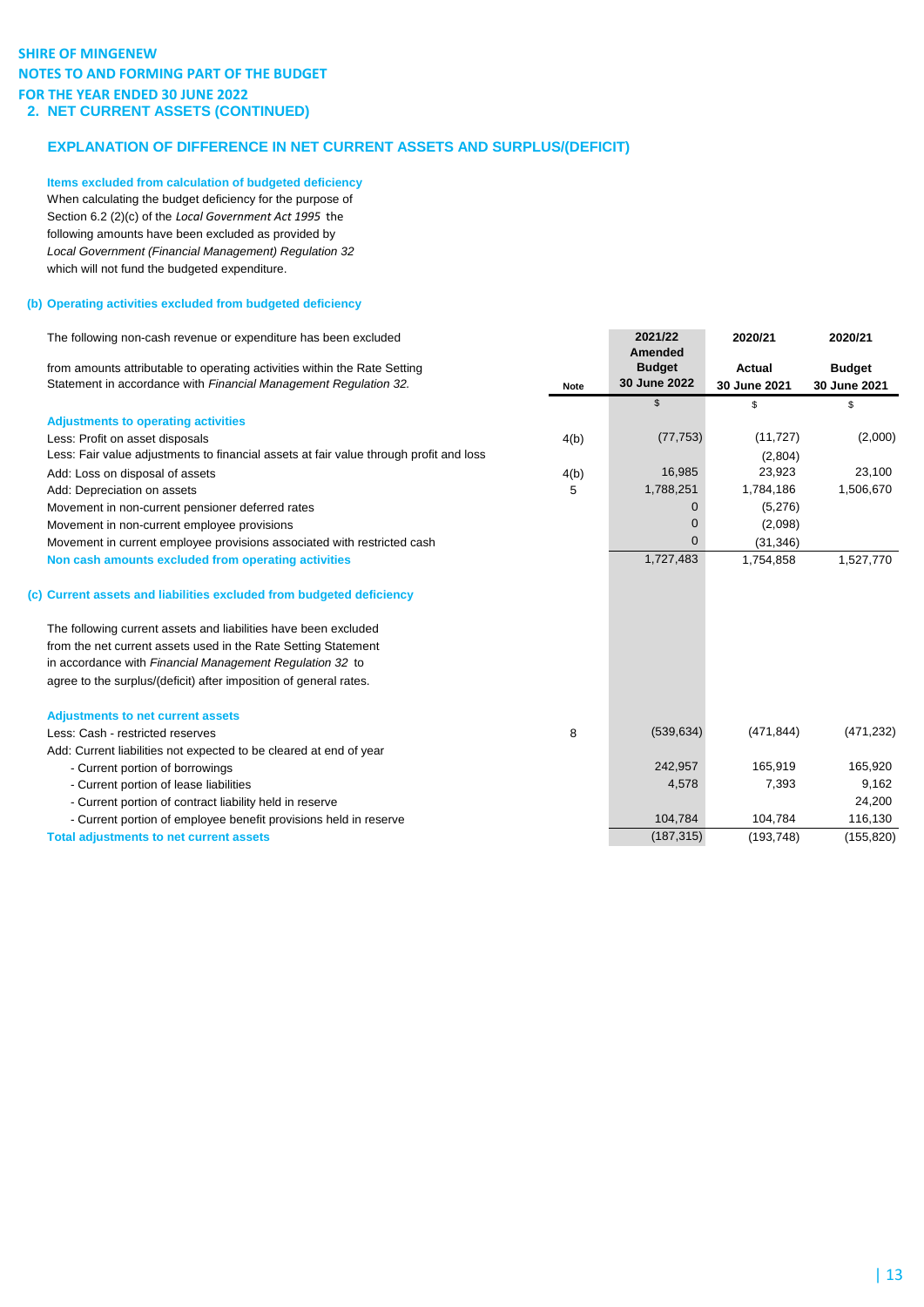## **SHIRE OF MINGENEW NOTES TO AND FORMING PART OF THE BUDGET FOR THE YEAR ENDED 30 JUNE 2022 2 (d) NET CURRENT ASSETS (CONTINUED)**

### **SIGNIFICANT ACCOUNTING POLICIES**

### **CURRENT AND NON-CURRENT CLASSIFICATION TRADE AND OTHER RECEIVABLES**

An asset or liability is classified as current if it Trade and other receivables include amounts due from is expected to be settled within the next 12 months. The rate of the rate of the number of rates and service charges and being the Shire's operational cycle. In the case of **other amounts due from third parties for goods sold and** liabilities where the Shire does not have the unconditional services performed in the ordinary course of business. right to defer settlement beyond 12 months, such as<br>vested long service leave, the liability is classified as current even if not expected to be settled within amount less any allowances for uncollectible amounts the next 12 months. Inventories held for trading are (i.e. impairment). The carrying amount of net trade classified as current or non-current based on the receivables is equivalent to fair value as it is due for Shire's intentions to release for sale. Shire's intentions to release for sale.

and services provided to the Shire prior to the end of the subsequently at amortised cost using the effective<br>
financial year that are unpaid and arise when the subsequently at amortised cost using the effective financial year that are unpaid and arise when the Shire of Mingenew becomes obliged to make future payments in respect of the purchase of these Due to the short term nature of current receivables, their goods and services. The amounts are unsecured, are carrying amount is considered to be the same as their recognised as a current liability and are normally paid fair value. Non-current receivables are indexed to within 30 days of recognition. inflation, any difference between the face value and fair

### **PREPAID RATES**

(start of the next financial year), refundable at the request measuring expected credit losses using a lifetime of the ratepayer. Rates received in advance are initially expected loss allowance for all trade receivables. To recognised as a financial liability. When the taxable event measure the expected credit losses, rates receivable are occurs, the financial liability is extinguished and the City separated from other trade receivables due t occurs, the financial liability is extinguished and the City recognises revenue for the prepaid rates that have not difference in payment terms and security for rates been refunded. The contract of the contract of the contract of the contract of the contract of the contract of

### **INVENTORIES PROVISIONS**

Net realisable value is the estimated selling price in the ordinary course of business less the estimated costs of Provisions are measured using the best estimate of the the sale. The sale of the sale of the sale of the sale of the sale of the sale of the sale of the sale of the sale of the sale of the sale of the sale of the sale of the sale of the sale of the sale of the sale of the sale

The Shire of Mingenew contributes to a **Short-term employee benefits**  number of superannuation funds on behalf of employees. Provision is made for the Shire's obligations for

for goods or services the entity has transferred to a benefits are measured at the (undiscounted) amounts customer when that right is conditioned on something expected to be paid when the obligation is settled. other than the passage of time.

Trade receivables are recognised at original invoice

**TRADE AND OTHER PAYABLES** Trade receivables are held with the objective to collect<br>Trade and other payables represent liabilities for goods the contractual cashflows and therefore measures then the contractual cashflows and therefore measures them

value is considered immaterial.

Prepaid rates are, until the taxable event has occurred The Shire applies the AASB 9 simplified approach to

**General** Provisions are recognised when the Shire has a present Inventories are measured at the lower of cost and net legal or constructive obligation, as a result of past events, realisable value. for which it is probable that an outflow of economic benefits will result and that outflow can be reliably measured.

completion and the estimated costs necessary to make amounts required to settle the obligation at the end of the

# **Superannuation EMPLOYEE BENEFITS**

short-term employee benefits. Short term employee All funds to which the Shire of Mingenew benefits are benefits (other than termination benefits) contributes are defined contribution plans. that are expected to be settled wholly before 12 months after the end of the annual reporting period in which the **CONTRACT ASSETS** employees render the related service, including A contract asset is the right to consideration in exchange wages, salaries and sick leave. Short-term employee

> The Shire's obligations for short-term employee benefits such as wages, salaries and sick leave are recognised as a part of current trade and other payables in the statement of financial position. The Shire's obligations for employees' annual leave and long service leave entitlements are recognised as provisions in the statement of financial position.

### **CONTRACT LIABILITIES**

An entity's obligation to transfer goods or services to a customer for which the entity has received consideration (or the amount is due) from the customer. Grants to acquire or construct recognisable non-financial assets to be controlled by the Shire are recognised as a liability until such time as the Shire satisfies its obligations under the agreement.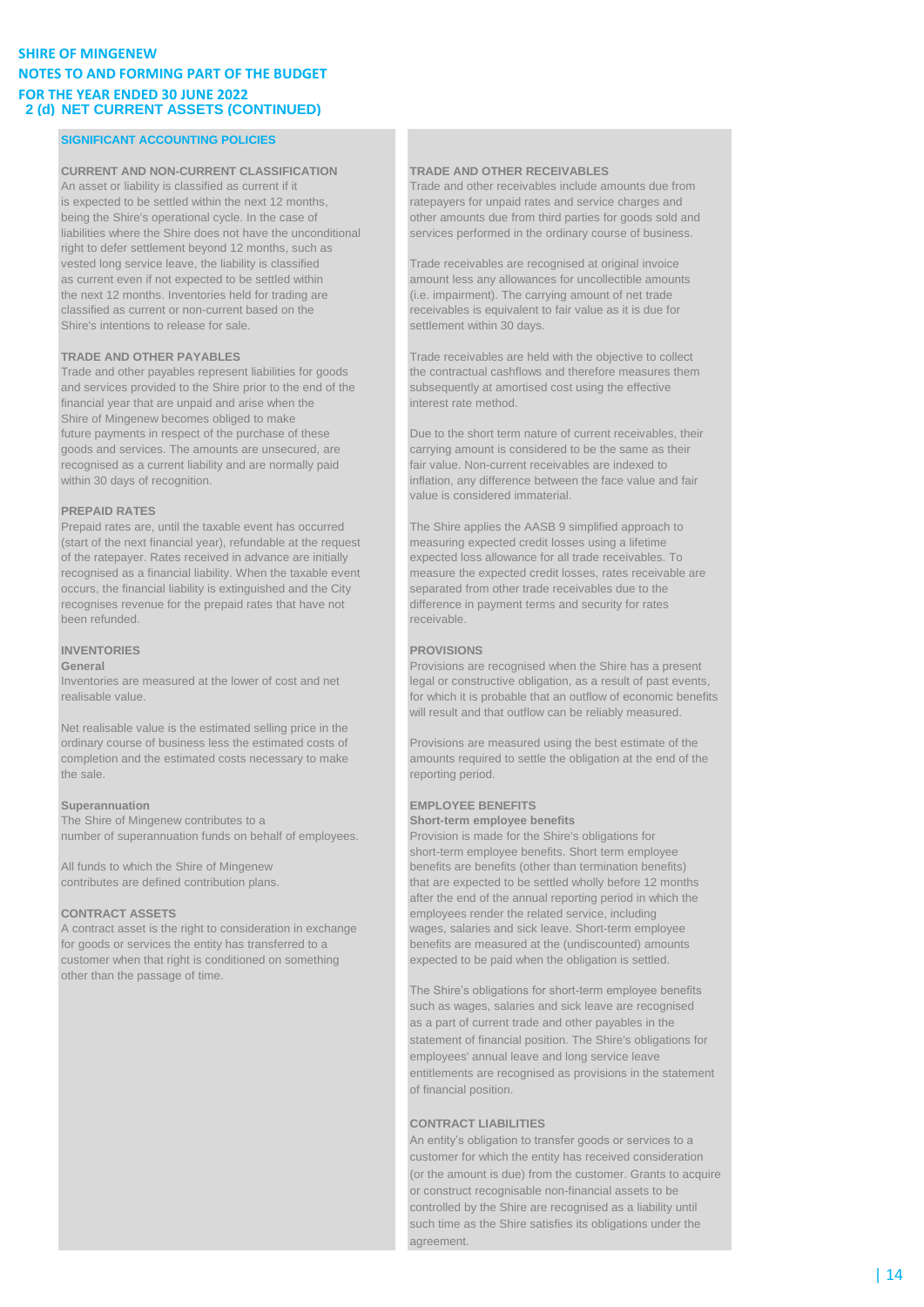## **SHIRE OF MINGENEW NOTES TO AND FORMING PART OF THE BUDGET FOR THE YEAR ENDED 30 JUNE 2022 3. RECONCILIATION OF CASH**

For the purposes of the Statement of Cash Flows, cash includes cash and cash equivalents, net of outstanding bank overdrafts. Estimated cash at the end of the reporting period is as follows:

|                                                              |             | 2021/22<br><b>Amended</b> | 2020/21       | 2020/21       |
|--------------------------------------------------------------|-------------|---------------------------|---------------|---------------|
|                                                              | <b>Note</b> | <b>Budget</b>             | <b>Actual</b> | <b>Budget</b> |
|                                                              |             | \$                        | \$            | \$            |
| Cash at bank and on hand                                     |             | 558,838                   | 1,246,247     | 61,500        |
| Term deposits                                                |             | 0                         | 0             | 471,233       |
| <b>Total cash and cash equivalents</b>                       |             | 558,838                   | 1,246,247     | 532,733       |
| Held as                                                      |             |                           |               |               |
| - Unrestricted cash and cash equivalents                     |             | (4,730)                   | 500,469       | 61,501        |
| - Restricted cash and cash equivalents                       |             | 563,568                   | 745,778       | 471,232       |
|                                                              |             | 558,838                   | 1,246,247     | 532,733       |
| <b>Restrictions</b>                                          |             |                           |               |               |
| The following classes of assets have restrictions            |             |                           |               |               |
| imposed by regulations or other externally imposed           |             |                           |               |               |
| requirements which limit or direct the purpose for which     |             |                           |               |               |
| the resources may be used:                                   |             |                           |               |               |
| - Cash and cash equivalents                                  |             | 563,568                   | 745,778       | 471,232       |
|                                                              |             | 563,568                   | 745,778       | 471,232       |
| The restricted assets are a result of the following specific |             |                           |               |               |
| purposes to which the assets may be used:                    |             |                           |               |               |
|                                                              |             |                           |               |               |
| Reserves - cash/financial asset backed                       | 8           | 539,634                   | 471,844       | 471,232       |
| <b>Contract liabilities</b>                                  |             | 23,934                    | 273,934       | 0             |
|                                                              |             | 563,568                   | 745,778       | 471,232       |
| Reconciliation of net cash provided by                       |             |                           |               |               |
| operating activities to net result                           |             |                           |               |               |
| <b>Net result</b>                                            |             | 9,915,751                 | 1,901,394     | 2,990,602     |
| Depreciation                                                 | 5           | 1,788,251                 | 1,784,186     | 1,506,670     |
| (Profit)/loss on sale of asset                               | 4(b)        | (60, 768)                 | 12,196        | 21,100        |
| (Increase)/decrease in receivables                           |             | 233,228                   | (338, 697)    |               |
| (Increase)/decrease in inventories                           |             | (2,000)                   | (3, 152)      |               |
| Increase/(decrease) in payables                              |             | (655,000)                 | 670,986       | (25, 945)     |
| Increase/(decrease) in contract liabilities                  |             | (250,000)                 | 103,068       | 24,200        |
| Increase/(decrease) in employee provisions                   |             | $\Omega$                  | (33, 444)     | (20,000)      |
| Non-operating grants, subsidies and contributions            |             | (10, 460, 322)            | (3,259,814)   | (2,990,490)   |
| Net cash from operating activities                           |             | 509,140                   | 836,723       | 1,506,137     |
|                                                              |             |                           |               |               |

## **SIGNIFICANT ACCOUNTING POLICES**

Cash and cash equivalents include cash on hand, cash The Shire classifies financial assets at amortised cost at bank, deposits available on demand with banks, other if both of the following criteria are met: short term highly liquid investments that are readily - the asset is held within a business model whose convertible to known amounts of cash and which are objective is to collect the contractual cashflows, and subject to an insignificant risk of changes in value and - the contractual terms give rise to cash flows that bank overdrafts. are solely payments of principal and interest.

Bank overdrafts are shown as short term borrowings in current liabilities in Note 2 - Net Current Assets.

## **CASH AND CASH EQUIVALENTS FINANCIAL ASSETS AT AMORTISED COST**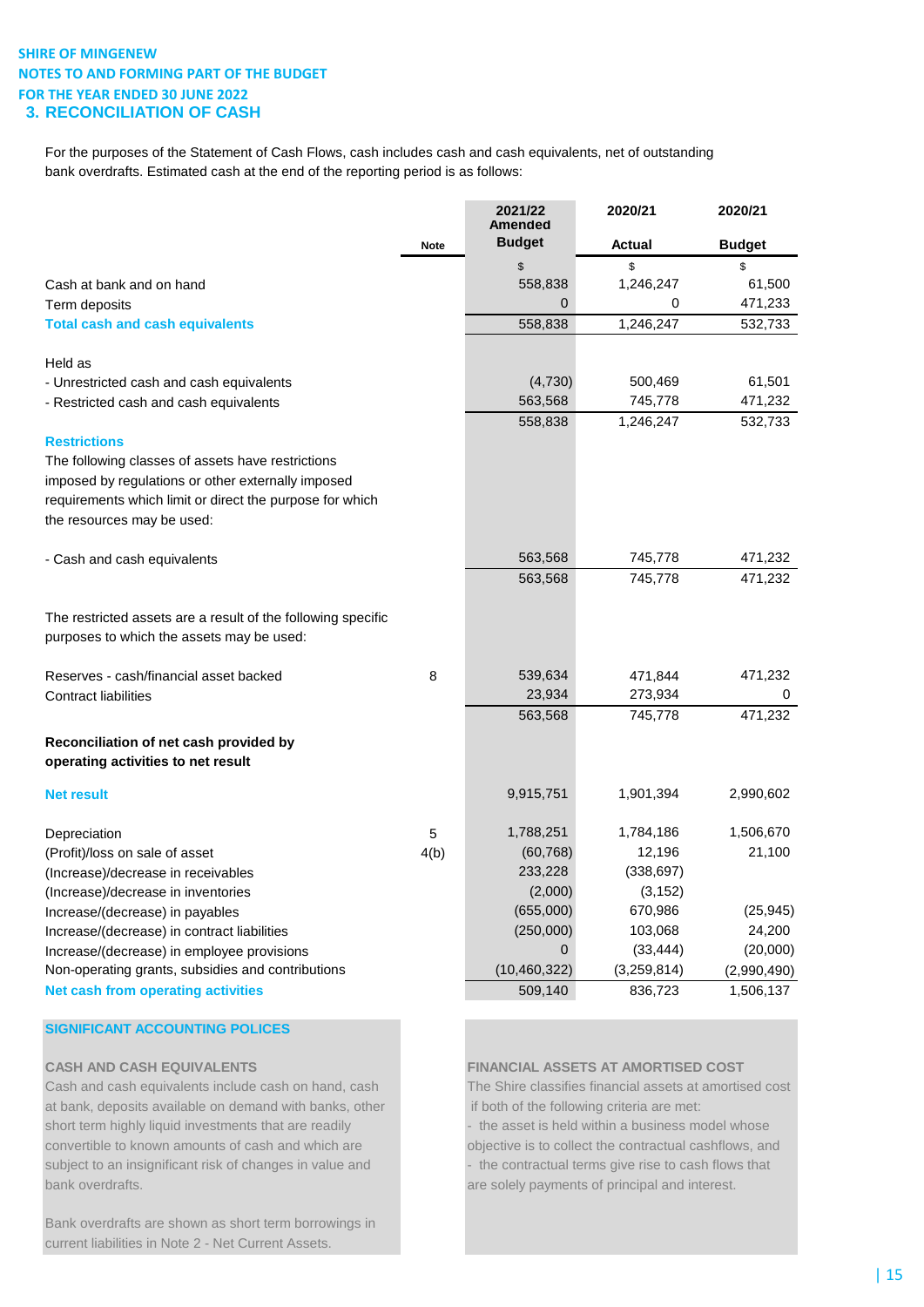## **SHIRE OF MINGENEW NOTES TO AND FORMING PART OF THE BUDGET FOR THE YEAR ENDED 30 JUNE 2022 4. FIXED ASSETS**

### **(a) Acquisition of Assets**

The following assets are budgeted to be acquired during the year.

| Reporting program                    |            |                              |                                 |             |                        |                                  |                  |                      |                                   |                                                  |                                |                                |
|--------------------------------------|------------|------------------------------|---------------------------------|-------------|------------------------|----------------------------------|------------------|----------------------|-----------------------------------|--------------------------------------------------|--------------------------------|--------------------------------|
|                                      | Governance | Law, order,<br>public safety | <b>Education</b><br>and welfare | Housing     | Community<br>amenities | <b>Recreation</b><br>and culture | <b>Transport</b> | Economic<br>services | Other<br>property and<br>services | 2021/22<br><b>Amended</b><br><b>Budget total</b> | 2020/21<br><b>Actual total</b> | 2020/21<br><b>Budget total</b> |
| <b>Asset class</b>                   | S          | \$                           | \$.                             | \$.         | \$.                    | - \$                             |                  | \$                   | \$                                | $\mathfrak{L}$                                   |                                |                                |
| <b>Property, Plant and Equipment</b> |            |                              |                                 |             |                        |                                  |                  |                      |                                   |                                                  |                                |                                |
| Land - freehold land                 | 0          | $\mathbf 0$                  | $\mathbf 0$                     | $\mathbf 0$ | $\mathbf 0$            | $\mathbf 0$                      | 0                | $\mathbf 0$          | $\mathbf 0$                       | $\Omega$                                         | 5,007                          |                                |
| Buildings - non-specialised          | $\Omega$   | $\Omega$                     | 127,000                         | 10,000      | 12,500                 | $\Omega$                         | 15,000           | 10,000               | 48,000                            | 222,500                                          | 151,857                        | 307,500                        |
| Buildings - specialised              | 0          | 300,000                      | $\Omega$                        | 0           | 0                      | 258,500                          | 0                | 0                    | $\Omega$                          | 558,500                                          | 39,701                         | 292,500                        |
| Furniture and equipment              | 10,000     |                              | $\Omega$                        | 0           | 0                      | $\Omega$                         | 0                | 0                    | 0                                 | 10,000                                           | $\Omega$                       | $\Omega$                       |
| Plant and equipment                  | 0          | $\Omega$                     | $\Omega$                        | $\mathbf 0$ | 0                      | 18,000                           | 446,000          | 0                    | 100,000                           | 564,000                                          | 314,595                        | 340,000                        |
| Bushfire equipment                   | 0          | 150,000                      | $\Omega$                        | $\Omega$    | 0                      | 0                                | 0                | 0                    | $\mathbf{0}$                      | 150,000                                          | $\Omega$                       | $\Omega$                       |
|                                      | 10,000     | 450,000                      | 127,000                         | 10,000      | 12,500                 | 276,500                          | 461,000          | 10,000               | 148,000                           | 1,505,000                                        | 511,160                        | 940,000                        |
| Infrastructure                       |            |                              |                                 |             |                        |                                  |                  |                      |                                   |                                                  |                                |                                |
| Infrastructure - roads               | $\Omega$   | $\Omega$                     | $\Omega$                        | 0           | 0                      | 0                                | 8,258,385        | 0                    | 0                                 | 8,258,385                                        | 778,156                        | 1,406,773                      |
| Infrastructure - bridges             |            | $\Omega$                     | $\Omega$                        | 0           | 0                      | 0                                | 1,941,202        | 0                    | 0                                 | 1,941,202                                        | 2,119,404                      | 2,266,404                      |
| Infrastructure - parks and ovals     | 0          | $\Omega$                     | $\Omega$                        | $\Omega$    | $\Omega$               | 98,692                           | 0                | $\Omega$             | 0                                 | 98,692                                           | 312,125                        | 200,000                        |
| Infrastructure - other               | 0          | 0                            | 0                               | 0           | 10,000                 | 28,000                           | 0                | 102,200              | 0                                 | 140,200                                          | 94,440                         | 102,500                        |
|                                      | $\Omega$   | $\mathbf 0$                  | $\Omega$                        | $\mathbf 0$ | 10,000                 | 126,692                          | 10,199,587       | 102,200              | 0                                 | 10,438,479                                       | 3,304,125                      | 3,975,677                      |
| <b>Total acquisitions</b>            | 10,000     | 450,000                      | 127,000                         | 10,000      | 22,500                 | 403,192                          | 10,660,587       | 112,200              | 148,000                           | 11,943,479                                       | 3,815,285                      | 4,915,677                      |

A detailed breakdown of acquisitions on an individual asset basis can be found in the supplementary information attached to this budget document as follows:

### **SIGNIFICANT ACCOUNTING POLICIES**

### **RECOGNITION OF ASSETS**

Assets for which the fair value as at the date of acquisition is under \$5,000 are not recognised as an asset in accordance with *Financial Management Regulation 17A (5)*. These assets are expensed immediately.

Where multiple individual low value assets are purchased together as part of a larger asset or collectively forming a larger asset exceeding the threshold, the individual assets are recognised as one asset and capitalised.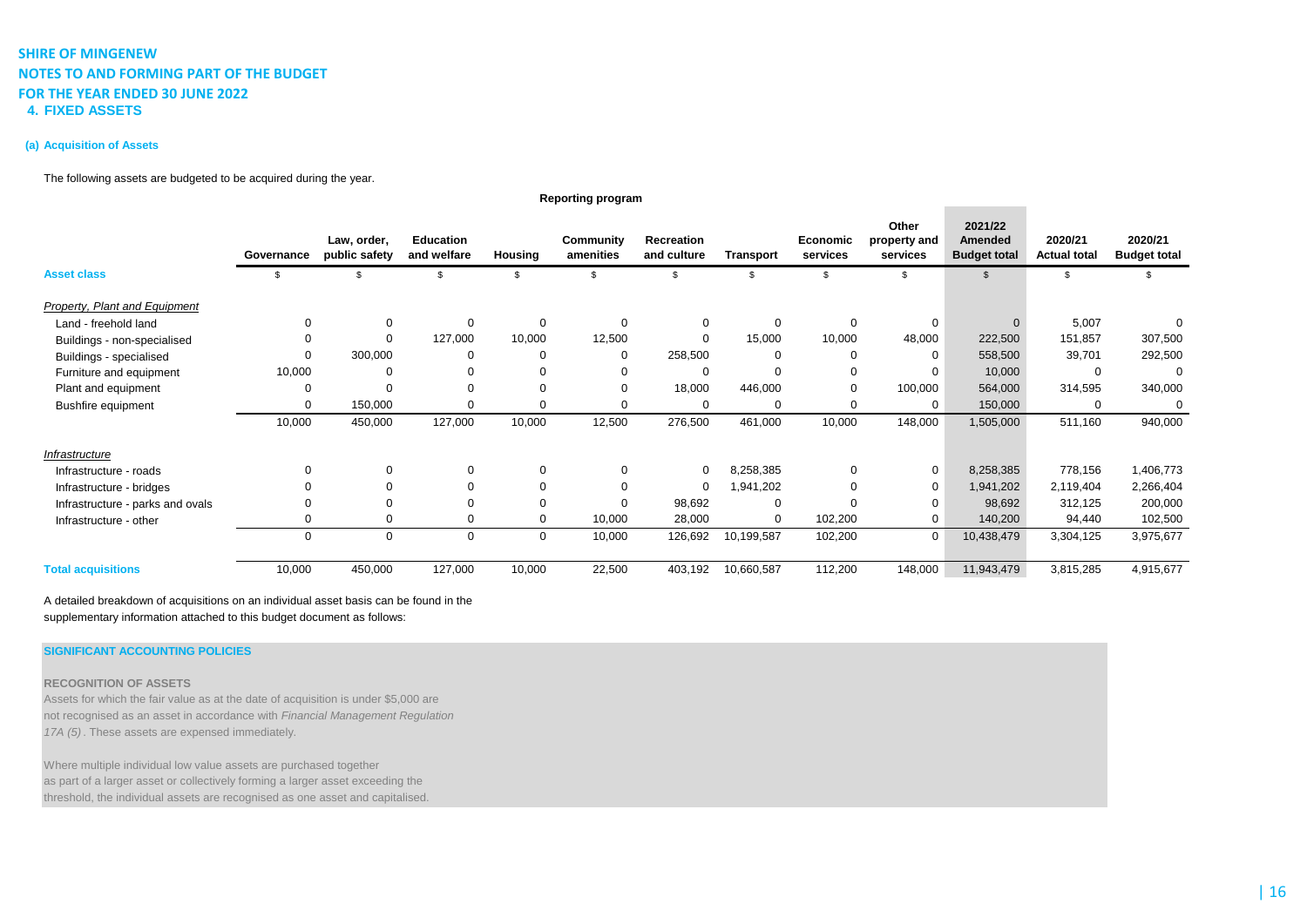## **SHIRE OF MINGENEW NOTES TO AND FORMING PART OF THE BUDGET FOR THE YEAR ENDED 30 JUNE 2022 4. FIXED ASSETS**

### **(b) Disposals of Assets**

The following assets are budgeted to be disposed of during the year.

|                                      | ZUZIIZZ<br><b>Amended</b><br><b>Budget</b><br><b>Net Book</b><br>Value | <b>ZUZ1122</b><br><b>Amended</b><br><b>Budget</b><br><b>Sale</b><br><b>Proceeds</b> | 2021/22<br>Amended<br><b>Budget</b><br><b>Profit</b> | 2021/22<br>Amended<br><b>Budget</b><br><b>Loss</b> | 2020/21<br><b>Actual</b><br><b>Net Book</b><br>Value | 2020/21<br><b>Actual</b><br>Sale<br><b>Proceeds</b> | 2020/21<br>Actual<br><b>Profit</b> | 2020/21<br>Actual<br><b>Loss</b> | 2020/21<br><b>Budget</b><br><b>Net Book</b><br>Value | 2020/21<br><b>Budget</b><br>Sale<br><b>Proceeds</b> | 2020/21<br><b>Budget</b><br>Profit | 2020/21<br><b>Budget</b><br>Loss |
|--------------------------------------|------------------------------------------------------------------------|-------------------------------------------------------------------------------------|------------------------------------------------------|----------------------------------------------------|------------------------------------------------------|-----------------------------------------------------|------------------------------------|----------------------------------|------------------------------------------------------|-----------------------------------------------------|------------------------------------|----------------------------------|
|                                      |                                                                        |                                                                                     |                                                      |                                                    |                                                      |                                                     |                                    |                                  |                                                      |                                                     |                                    |                                  |
| <b>By Program</b>                    |                                                                        |                                                                                     |                                                      |                                                    |                                                      |                                                     |                                    |                                  |                                                      |                                                     |                                    |                                  |
| Law, order, public safety            | 15,799                                                                 | $\mathbf 0$                                                                         | $\mathbf 0$                                          | (15, 799)                                          | 0                                                    | 0                                                   | $\mathbf 0$                        | $\mathbf 0$                      | 0                                                    | 0                                                   | 0                                  |                                  |
| Housing                              | $\overline{0}$                                                         | $\mathbf 0$                                                                         | $\mathbf 0$                                          |                                                    | $\overline{2}$                                       | 1,000                                               | 998                                | $\Omega$                         | $\Omega$                                             |                                                     | $\Omega$                           |                                  |
| Recreation and culture               | 3,186                                                                  | 3,000                                                                               | 1,000                                                | (1, 186)                                           | 7,632                                                | 0                                                   | $\mathbf 0$                        | (7,632)                          | 0                                                    |                                                     | 0                                  |                                  |
| Transport                            | 85,632                                                                 | 136,400                                                                             | 50,768                                               | 0                                                  | 55,244                                               | 49,682                                              | 10,729                             | (16, 291)                        | 56,100                                               | 35,000                                              | 2,000                              | (23, 100)                        |
| Other property and services          | 51,315                                                                 | 77,300                                                                              | 25,985                                               | 0                                                  | 0                                                    | 0                                                   | 0                                  | $\Omega$                         | 0                                                    | 0                                                   | 0                                  |                                  |
|                                      | 155,932                                                                | 216,700                                                                             | 77,753                                               | (16, 985)                                          | 62,878                                               | 50,682                                              | 11,727                             | (23, 923)                        | 56,100                                               | 35,000                                              | 2,000                              | (23, 100)                        |
| <b>By Class</b>                      |                                                                        |                                                                                     |                                                      |                                                    |                                                      |                                                     |                                    |                                  |                                                      |                                                     |                                    |                                  |
| <b>Property, Plant and Equipment</b> |                                                                        |                                                                                     |                                                      |                                                    |                                                      |                                                     |                                    |                                  |                                                      |                                                     |                                    |                                  |
| Buildings - non-specialised          | $\Omega$                                                               | $\mathbf{0}$                                                                        | $\mathbf 0$                                          |                                                    | $\overline{2}$                                       | 1,000                                               | 998                                | $\Omega$                         | 0                                                    | 0                                                   | 0                                  | 0                                |
| Plant and equipment                  | 140,133                                                                | 216,700                                                                             | 77,753                                               | (1, 186)                                           | 55,244                                               | 49,682                                              | 10,729                             | (16, 291)                        | 56,100                                               | 35,000                                              | 2,000                              | (23, 100)                        |
| Bushfire equipment                   | 15,799                                                                 | $\mathbf 0$                                                                         | $\mathbf 0$                                          | (15, 799)                                          | 0                                                    | 0                                                   | 0                                  | $\Omega$                         | 0                                                    | 0                                                   | 0                                  |                                  |
| Infrastructure                       |                                                                        |                                                                                     |                                                      |                                                    |                                                      |                                                     |                                    |                                  |                                                      |                                                     |                                    |                                  |
| Infrastructure - other               | $\overline{0}$                                                         | $\mathbf 0$                                                                         | $\mathbf 0$                                          | $\mathbf{0}$                                       | 7,632                                                | 0                                                   | $\mathbf 0$                        | (7,632)                          | 0                                                    | 0                                                   | 0                                  | 0                                |
|                                      | 155,932                                                                | 216,700                                                                             | 77,753                                               | (16, 985)                                          | 62,878                                               | 50,682                                              | 11,727                             | (23, 923)                        | 56,100                                               | 35,000                                              | 2,000                              | (23, 100)                        |

A detailed breakdown of disposals on an individual asset basis can be found in

the supplementary information attached to this budget document as follows:

- Staff housing programme

- Plant replacement programme

### **SIGNIFICANT ACCOUNTING POLICIES**

### **GAINS AND LOSSES ON DISPOSAL**

Gains and losses on disposals are determined by comparing proceeds with the carrying amount. These gains and losses are included in profit or loss in the period which they arise.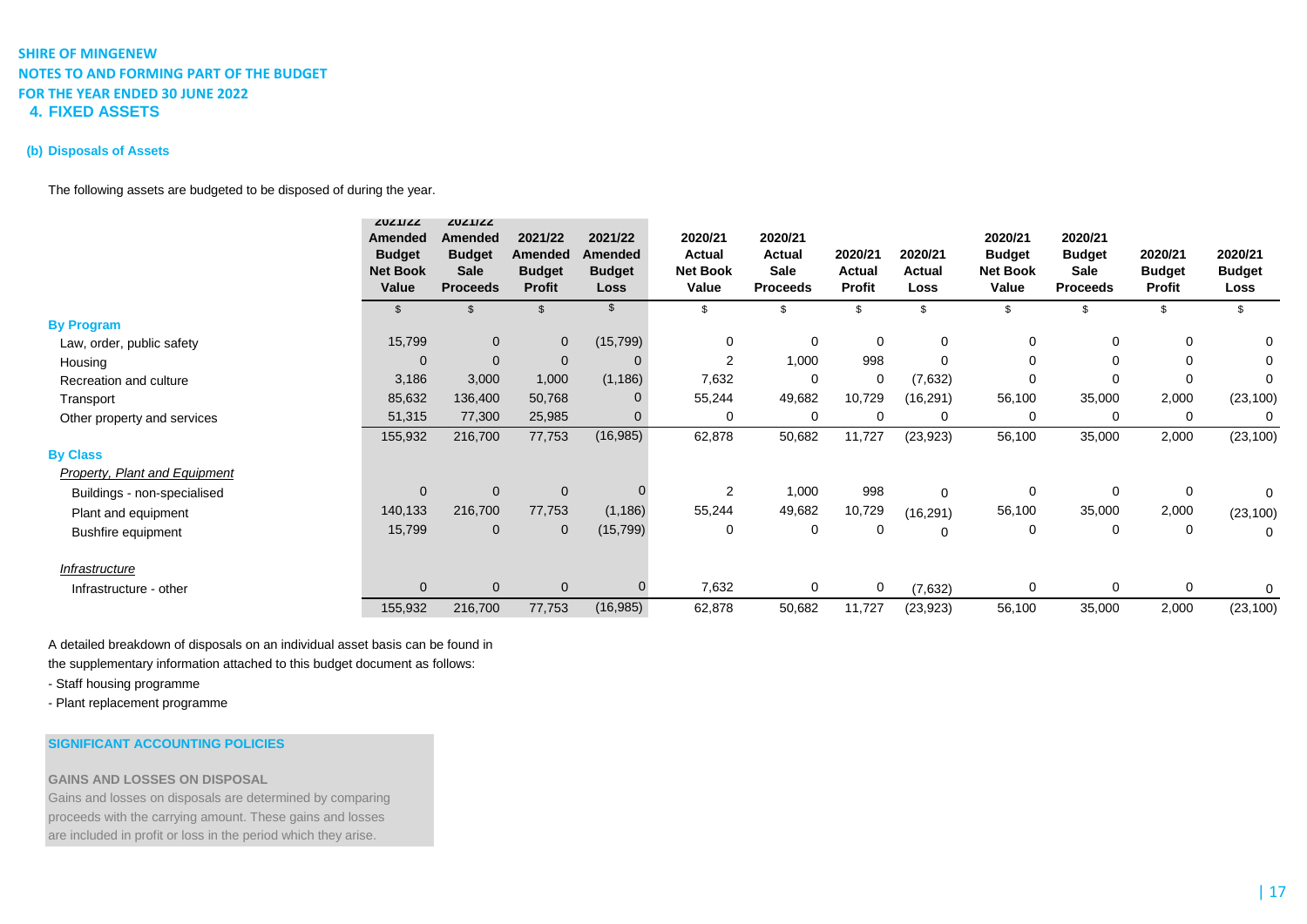## **SHIRE OF MINGENEW NOTES TO AND FORMING PART OF THE BUDGET FOR THE YEAR ENDED 30 JUNE 2022**

**5. ASSET DEPRECIATION** 

|                                        | 2021/22<br>Amended | 2020/21   | 2020/21       |
|----------------------------------------|--------------------|-----------|---------------|
|                                        | <b>Budget</b>      | Actual    | <b>Budget</b> |
|                                        | \$                 | \$        | \$            |
| <b>By Program</b>                      |                    |           |               |
| Law, order, public safety              | 65,512             | 47,537    | 2,299         |
| Education and welfare                  | 45,364             | 45.627    | 21,412        |
| Housing                                | 70,344             | 71,827    | 71,863        |
| Community amenities                    | 9,542              | 9,533     | 7,826         |
| Recreation and culture                 | 433,335            | 436,813   | 407,116       |
| Transport                              | 766,340            | 793.761   | 581,545       |
| Economic services                      | 60.724             | 61.593    | 59,047        |
| Other property and services            | 337,090            | 317,495   | 355,562       |
|                                        | 1,788,251          | 1,784,186 | 1,506,670     |
| <b>By Class</b>                        |                    |           |               |
| Buildings - non-specialised            | 237,298            | 363,368   | 552,000       |
| Buildings - specialised                | 362,393            | 238,976   | $\Omega$      |
| Furniture and equipment                | 2,205              | 2,186     | 10,000        |
| Plant and equipment                    | 217,714            | 197,751   | 192,000       |
| <b>Bushfire equipment</b>              | 63,074             | 45,100    | 45,000        |
| Infrastructure - roads                 | 636,956            | 661,010   | 445,000       |
| Infrastructure - drainage              | 1,729              | 1.728     | 2.000         |
| Infrastructure - bridges               | 75,207             | 78.622    | 75,000        |
| Infrastructure - footpaths             | 8,423              | 8,416     | 6,500         |
| Infrastructure - parks and ovals       | 165,428            | 168,599   | 160,000       |
| Infrastructure - airfields             | $\Omega$           | $\Omega$  | 8,670         |
| Infrastructure - other                 | 12,024             | 12,618    | 10,500        |
| Right of use - furniture and equipment | 5,800              | 5,812     | $\mathbf 0$   |
|                                        | 1,788,251          | 1,784,186 | 1,506,670     |

### **SIGNIFICANT ACCOUNTING POLICIES**

The depreciable amount of all fixed assets including buildings The depreciable

but excluding freehold land, are depreciated on a straight-line life, are

basis over the individual asset's useful life from the time the

asset is held ready for use. Leasehold improvements are depreciated over the shorter of either the unexpired period of The assets

the lease or the estimated useful life of the improvements.

The assets residual values and useful lives are reviewed, and adjusted if appropriate, at the end of each reporting period. Amortisation is

An asset's carrying amount is written down immediately to its recoverable amount if the asset's carrying amount is greater than its estimated recoverable amount.

Major depreciation periods used for each class of depreciable asset are:

| Buildings - non-specialised            |
|----------------------------------------|
| Buildings - specialised                |
| Furniture and equipment                |
| Plant and equipment                    |
| <b>Bushfire equipment</b>              |
| Infrastructure - roads                 |
| Infrastructure - drainage              |
| Infrastructure - bridges               |
| Infrastructure - footpaths             |
| Infrastructure - parks and ovals       |
| Infrastructure - airfields             |
| Infrastructure - other                 |
| Right of use - furniture and equipment |

 $50$  to 80 years  $4$  to 10 years 5 to 15 years 20 years 80 years

30 to 50 years

30 to 75 years 10 to 60 Years

### **DEPRECIATION AMORTISATION**

amount of all intangible assets with a finite useful

depreciated on a straight-line basis over the individual<br>asset's useful life from the time the asset is held for use.

residual value of intangible assets is considered to

be<br>zero and useful live and amortisation method are reviewed at the end of each financial year.

included within Depreciation on non-current assets in the Statement of Comprehensive Income.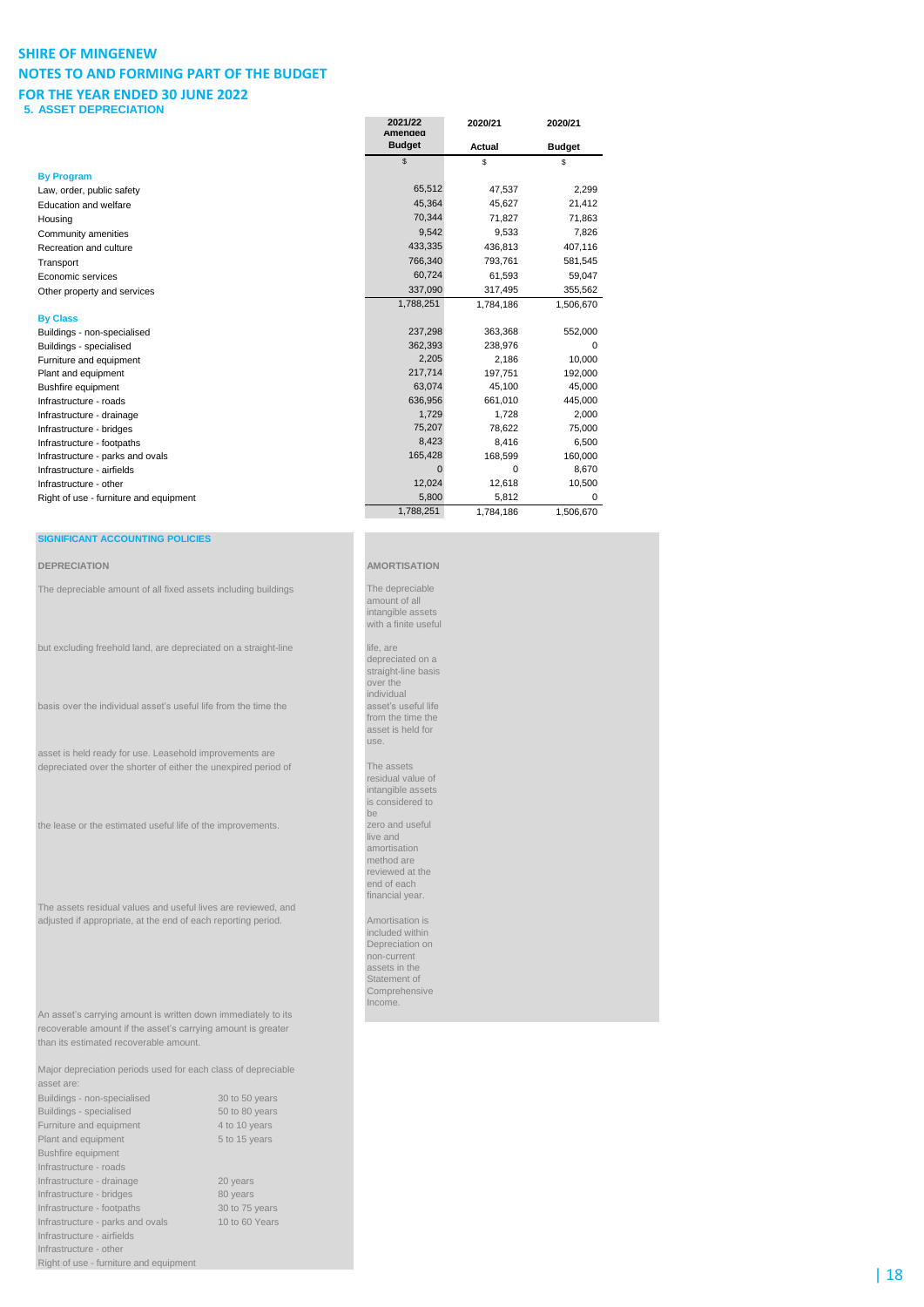### **SHIRE OF MINGENEW**

## **NOTES TO AND FORMING PART OF THE BUDGET**

## **FOR THE YEAR ENDED 30 JUNE 2022**

**6. INFORMATION ON BORROWINGS**

### **(a) Borrowing repayments**

Movement in borrowings and interest between the beginning and the end of the current financial year.

|                               |      |                    |                 |                            | 2021/22<br><b>Amended</b>   | 2021/22<br>Amended         | 2021/22<br>Amended                | 2021/22                          |                     | 2020/21              | 2020/21             | Actual                   | 2020/21                   |                                   | 2020/21                     | 2020/21                           | <b>Budget</b>            | 2020/21                   |
|-------------------------------|------|--------------------|-----------------|----------------------------|-----------------------------|----------------------------|-----------------------------------|----------------------------------|---------------------|----------------------|---------------------|--------------------------|---------------------------|-----------------------------------|-----------------------------|-----------------------------------|--------------------------|---------------------------|
|                               | Loan |                    | <b>Interest</b> | <b>Budget</b><br>Principal | <b>Budget</b><br><b>New</b> | <b>Budget</b><br>Principal | <b>Budget</b><br><b>Principal</b> | <b>Budget</b><br><b>Interest</b> | Actual<br>Principal | Actual<br><b>New</b> | Actual<br>Principal | Principal<br>outstanding | Actual<br><b>Interest</b> | <b>Budget</b><br><b>Principal</b> | <b>Budget</b><br><b>New</b> | <b>Budget</b><br><b>Principal</b> | Principal<br>outstanding | <b>Budget</b><br>Interest |
| <b>Purpose</b>                |      | Number Institution | Rate            | 1 July 2021                | Loans                       | Repayments                 | Outstanding                       | Repayments                       | July 2020           | Loans                | Repayments          | 30 June 2021             | Repayments                | <b>July 2020</b>                  | Loans                       | Repayments                        | 30 June 2021             | Repayments                |
|                               |      |                    |                 |                            |                             |                            |                                   |                                  |                     |                      |                     |                          |                           |                                   |                             |                                   |                          |                           |
| <b>Education and welfare</b>  |      |                    |                 |                            |                             |                            |                                   |                                  |                     |                      |                     |                          |                           |                                   |                             |                                   |                          |                           |
| Senior Citizen Building       | 137  | WATC               | 2.4%            | 17,001                     |                             | (17,001)                   | $\mathbf{0}$                      | (441)                            | 39,211              |                      | (22, 210)           | 17,001                   | (1,214)                   | 44,960                            |                             | (22, 210)                         | 22,750                   | (1, 136)                  |
| Housing                       |      |                    |                 |                            |                             |                            |                                   |                                  |                     |                      |                     |                          |                           |                                   |                             |                                   |                          |                           |
| King St - triplex             | 133  | <b>WATC</b>        | 2.4%            | 14,222                     |                             | (14, 222)                  | $\mathbf{0}$                      | (281)                            | 28,373              |                      | (14, 151)           | 14,222                   | (773)                     | 28,647                            |                             | (14, 151)                         | 14,496                   | (724)                     |
| Philip St - house             | 134  | <b>WATC</b>        | 2.4%            | 10,499                     |                             | (10, 499)                  | $\mathbf{0}$                      | (214)                            | 21,279              |                      | (10,780)            | 10,499                   | (589)                     | 21,823                            |                             | (10,780)                          | 11,043                   | (551)                     |
| Moore St - house              | 136  | <b>WATC</b>        | 2.4%            | 18,175                     |                             | (18, 175)                  | $\mathbf{0}$                      | (534)                            | 45,059              |                      | (26, 884)           | 18,175                   | (1,469)                   | 54,423                            |                             | (26, 884)                         | 27,539                   | (1, 375)                  |
| Field St - house              | 142  | <b>WATC</b>        | 2.4%            | 15,007                     |                             | (15,007)                   | $\Omega$                          | (246)                            | 27,422              |                      | (12, 415)           | 15,007                   | (678)                     | 25,107                            |                             | (12, 415)                         | 12,692                   | (635)                     |
| <b>Recreation and culture</b> |      |                    |                 |                            |                             |                            |                                   |                                  |                     |                      |                     |                          |                           |                                   |                             |                                   |                          |                           |
| Pavillion fitout              | 138  | WATC               | 2.4%            | 18,921                     |                             | (18, 921)                  | $\mathbf 0$                       | (424)                            | 40,242              |                      | (21, 321)           | 18,921                   | (1, 165)                  | 43,163                            |                             | (21, 321)                         | 21,842                   | (1,091)                   |
| <b>Transport</b>              |      |                    |                 |                            |                             |                            |                                   |                                  |                     |                      |                     |                          |                           |                                   |                             |                                   |                          |                           |
| Roller                        | 139  | <b>WATC</b>        | 2.4%            | 7,017                      |                             | (7,017)                    | $\mathbf{0}$                      | (104)                            | 12,244              |                      | (5,227)             | 7,017                    | (286)                     | 10,580                            |                             | (5, 227)                          | 5,353                    | (267)                     |
| Grader                        | 141  | <b>WATC</b>        | 2.4%            | 22,152                     |                             | (22, 152)                  | $\mathbf{0}$                      | (361)                            | 40,300              |                      | (18, 148)           | 22,152                   | (992)                     | 36,738                            |                             | (18, 148)                         | 18,590                   | (928)                     |
| Side tipper                   | 144  | <b>WATC</b>        | 2.4%            | 15,032                     |                             | (15,032)                   | $\Omega$                          | (246)                            | 27,447              |                      | (12, 415)           | 15,032                   | (678)                     | 25,132                            |                             | (12, 415)                         | 12,717                   | (635)                     |
| Drum roller                   | 145  | <b>WATC</b>        | 2.4%            | 27,893                     |                             | (27, 893)                  | $\Omega$                          | (366)                            | 46,337              |                      | (18, 444)           | 27,893                   | (1,008)                   | 37,337                            |                             | (18, 444)                         | 18,893                   | (944)                     |
| New loan - TBC                |      | <b>WATC</b>        | 2.5%            | $\Omega$                   | 300,000                     | (57, 041)                  | 242,959                           | (6, 849)                         | $\Omega$            |                      |                     | $\Omega$                 |                           |                                   |                             | $\Omega$                          | $\Omega$                 |                           |
|                               |      |                    |                 | 165,919                    | 300,000                     | (222,960)                  | 242,959                           | (10,066)                         | 327,914             | $\mathbf 0$          | (161, 995)          | 165,919                  | (8, 852)                  | 327,910                           | $\mathbf 0$                 | (161, 995)                        | 165,915                  | (8, 286)                  |
|                               |      |                    |                 | 165,919                    | 300,000                     | (222,960)                  | 242,959                           | (10,066)                         | 327,914             | $\Omega$             | (161, 995)          | 165,919                  | (8, 852)                  | 327,910                           | $\Omega$                    | (161, 995)                        | 165,915                  | (8, 286)                  |

All borrowing repayments, other than self supporting loans, will be financed by general purpose revenue. The self supporting loan(s) repayment will be fully reimbursed.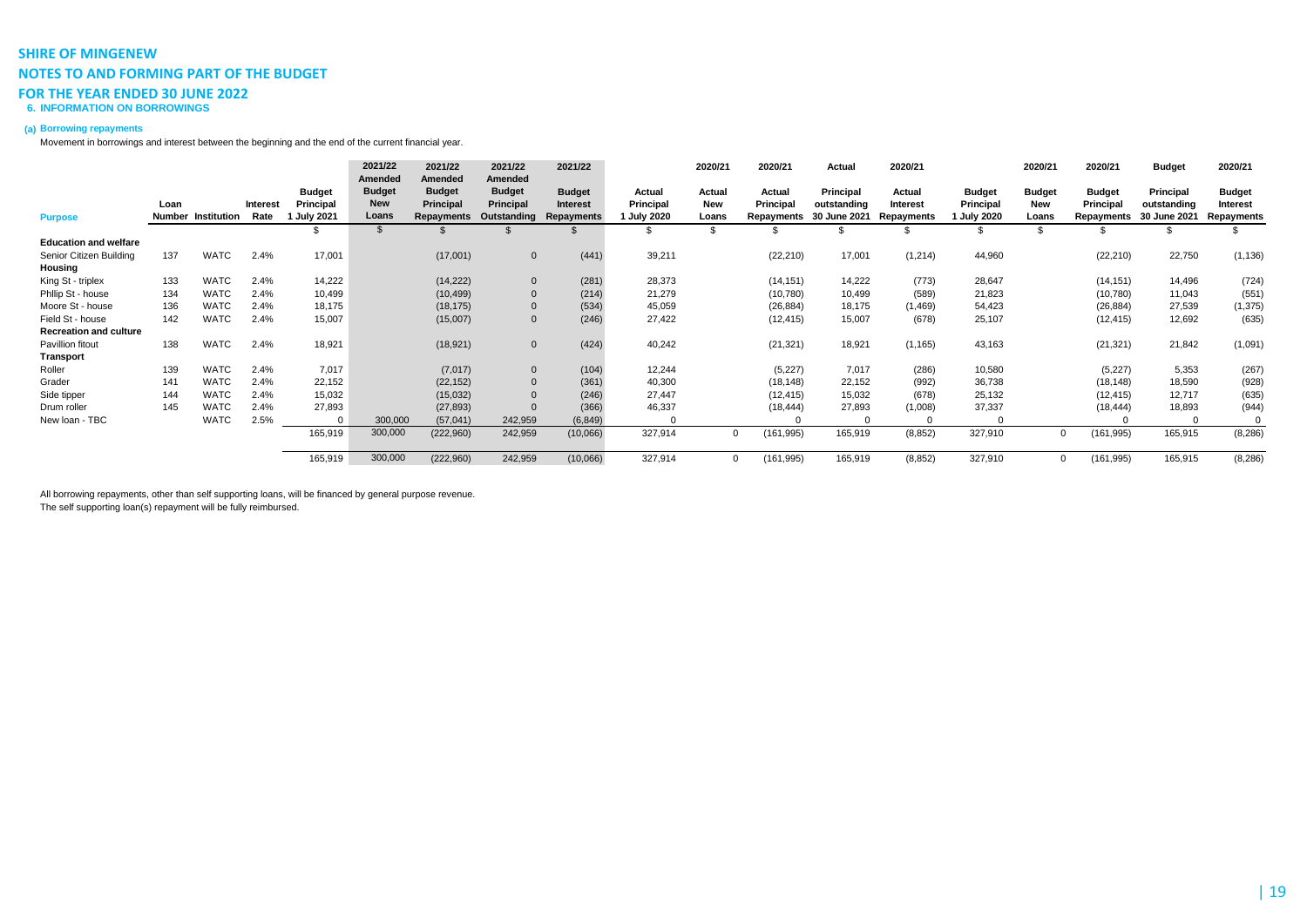## **SHIRE OF MINGENEW NOTES TO AND FORMING PART OF THE BUDGET FOR THE YEAR ENDED 30 JUNE 2022 6. INFORMATION ON BORROWINGS**

### **(b) New borrowings - 2021/22**

| <b>Particulars/Purpose</b> | <b>Institution</b> | Loan<br>type | Term<br>(years) | Interest<br>rate | Amount<br>borrowed<br>budget | <b>Total</b><br>interest &<br>charges | Amount<br>used<br>budget | <b>Balance</b><br>unspent |
|----------------------------|--------------------|--------------|-----------------|------------------|------------------------------|---------------------------------------|--------------------------|---------------------------|
|                            |                    |              |                 | %                |                              |                                       |                          |                           |
| Plant purchase             | WATC (TBC)         | Debenture    |                 | 2.5%             | 300,000                      | 6,849                                 | 300.000                  |                           |
|                            |                    |              |                 |                  | 300.000                      | 6,849                                 | 300,000                  |                           |

### **(c) Unspent borrowings**

The Shire had no unspent borrowing funds as at 30th June 2021 nor is it expected to have unspent borrowing funds as at 30th June 2022.

## **(d) Credit Facilities**

|                                        | 2021/22<br>Amended | 2020/21  | 2020/21       |
|----------------------------------------|--------------------|----------|---------------|
|                                        | <b>Budget</b>      | Actual   | <b>Budget</b> |
|                                        | \$                 | \$       | \$            |
| Undrawn borrowing facilities           |                    |          |               |
| credit standby arrangements            |                    |          |               |
| Bank overdraft limit                   | 500,000            | 500.000  | 500.000       |
| Bank overdraft at balance date         |                    | 0        | 0             |
| Credit card limit                      | 14,500             | 14.500   | 14,500        |
| Credit card balance at balance date    |                    | (1, 148) | 0             |
| Total amount of credit unused          | 514,500            | 513,352  | 514.500       |
|                                        |                    |          |               |
| Loan facilities                        |                    |          |               |
| Loan facilities in use at balance date | 242,959            | 165,919  | 165.915       |

## **SIGNIFICANT ACCOUNTING POLICIES**

### **BORROWING COSTS**

Borrowing costs are recognised as an expense when incurred except where they are directly attributable to the acquisition, construction or production of a qualifying asset. Where this is the case, they are capitalised as part of the cost of the particular asset until such time as the asset is substantially ready for its intended use or sale.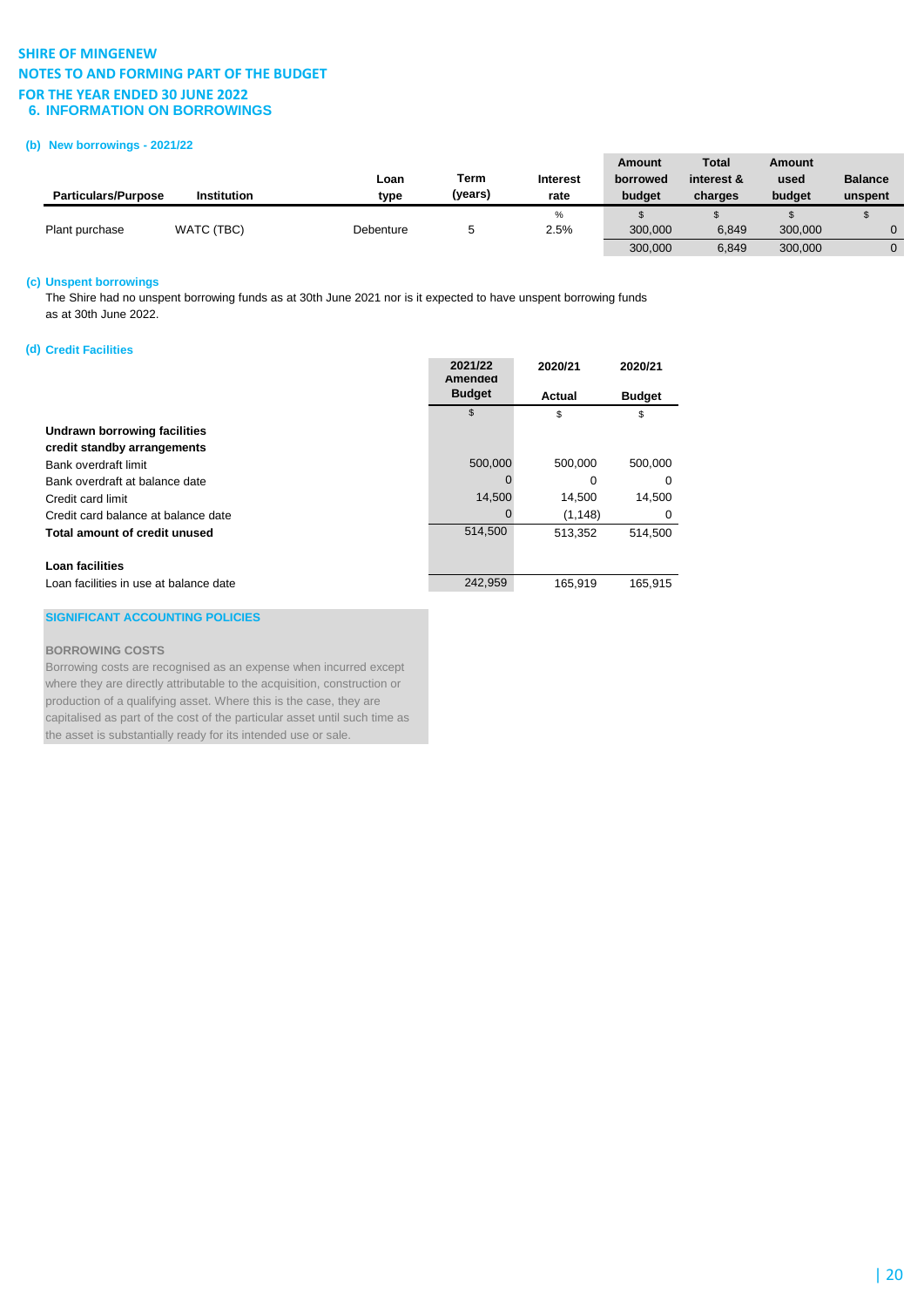## **SHIRE OF MINGENEW NOTES TO AND FORMING PART OF THE BUDGET FOR THE YEAR ENDED 30 JUNE 2022**

|                             |        |                |          |                 |               |               |                  | Amended                            |               |                  |         |           |                                           |          |                  |               |               |                                           |               |
|-----------------------------|--------|----------------|----------|-----------------|---------------|---------------|------------------|------------------------------------|---------------|------------------|---------|-----------|-------------------------------------------|----------|------------------|---------------|---------------|-------------------------------------------|---------------|
| <b>7. LEASE LIABILITIES</b> |        |                |          |                 |               |               | 2021/22          | <b>Budget</b>                      | 2021/22       |                  |         | 2020/21   | Actual                                    | 2020/21  |                  |               | 2020/21       | <b>Budget</b>                             | 2020/21       |
|                             |        |                |          |                 |               |               | Amended          |                                    | Amended       |                  |         |           |                                           |          |                  |               |               |                                           |               |
|                             |        |                |          |                 | <b>Budget</b> | 2021/22       | <b>Budget</b>    | Lease                              | <b>Budget</b> |                  | 2020/21 | Actual    | Lease                                     | Actual   |                  | 2020/21       | <b>Budget</b> | Lease                                     | <b>Budget</b> |
|                             |        |                |          |                 |               | Amended       |                  |                                    |               |                  |         |           |                                           |          |                  |               |               |                                           |               |
|                             |        |                | Lease    |                 | Lease         | <b>Budget</b> | Lease            | Principal                          | Lease         | Actual           | Actual  | Lease     | Principal                                 | Lease    | <b>Budget</b>    | <b>Budget</b> | Lease         | Principal                                 | Lease         |
|                             | Lease  |                | Interest | Lease           | Principal     | <b>New</b>    | <b>Principal</b> | outstanding                        | Interest      | Principal        | New     | Principal | outstanding                               | Interest | Principal        | New           | Principal     | outstanding                               | Interest      |
| <b>Purpose</b>              | Number | Institution    | Rate     | Term            | 1 July 2021   | Leases        |                  | Repayments 30 June 2022 Repayments |               | <b>July 2020</b> |         |           | Leases repayments 30 June 2021 repayments |          | <b>July 2020</b> |               |               | Leases repayments 30 June 2021 repayments |               |
|                             |        |                |          |                 |               |               |                  |                                    |               |                  |         |           |                                           |          |                  |               |               |                                           |               |
| Other property and services |        |                |          |                 |               |               |                  |                                    |               |                  |         |           |                                           |          |                  |               |               |                                           |               |
| Photocopier                 |        | De Lage Landon | 8.2%     | 60 <sub>m</sub> | 6.949         |               | (3, 187)         | 3,762                              | (705)         | 10,072           |         | (3, 123)  | 6,949                                     | (769)    | 10,072           |               | (3, 123)      | 6,949                                     | (1, 200)      |
| Computer equipment          |        | Finrent        | 12.8%    | 36m             | 4,338         |               | (3,945)          | 393                                | (829)         | 10,546           |         | (6, 208)  | 4,338                                     | (955)    | 10,546           |               | (6, 208)      | 4,338                                     | (1,200)       |
|                             |        |                |          |                 | 11,287        |               | (7, 132)         | 4,155                              | (1,534)       | 20,618           |         | (9, 331)  | 11.287                                    | (1,724)  | 20,618           |               | (9, 331)      | 11,287                                    | (2,400)       |

### **SIGNIFICANT ACCOUNTING POLICIES**

**LEASES LEASES LEASE LIABILITIES LEASE LIABILITIES LEASE LIABILITIES LEASE LIABILITIES LEASE LIABILITIES At the inception of a contract, the Shire assesses whether the contract is, or contains, a lease.** The At the inception of a contract, the Shire assesses whether the contract is, or contains, a lease. A contract is, or contains, a lease if the contract conveys the right to control the use of an reporting date discounted using the incremental borrowing identified asset for a period of time in exchange for consideration. identified asset for a period of time in exchange for consideration.

readily determined.

At the commencement date, a right-of-use asset is recognised at cost and a lease liability. at the present value of the lease payments that are not paid at that date. The lease payments are discounted using the interest rate implicit in the lease, if that rate can be readily determined. If that rate cannot be readily determined, the Shire uses its incremental borrowing rate.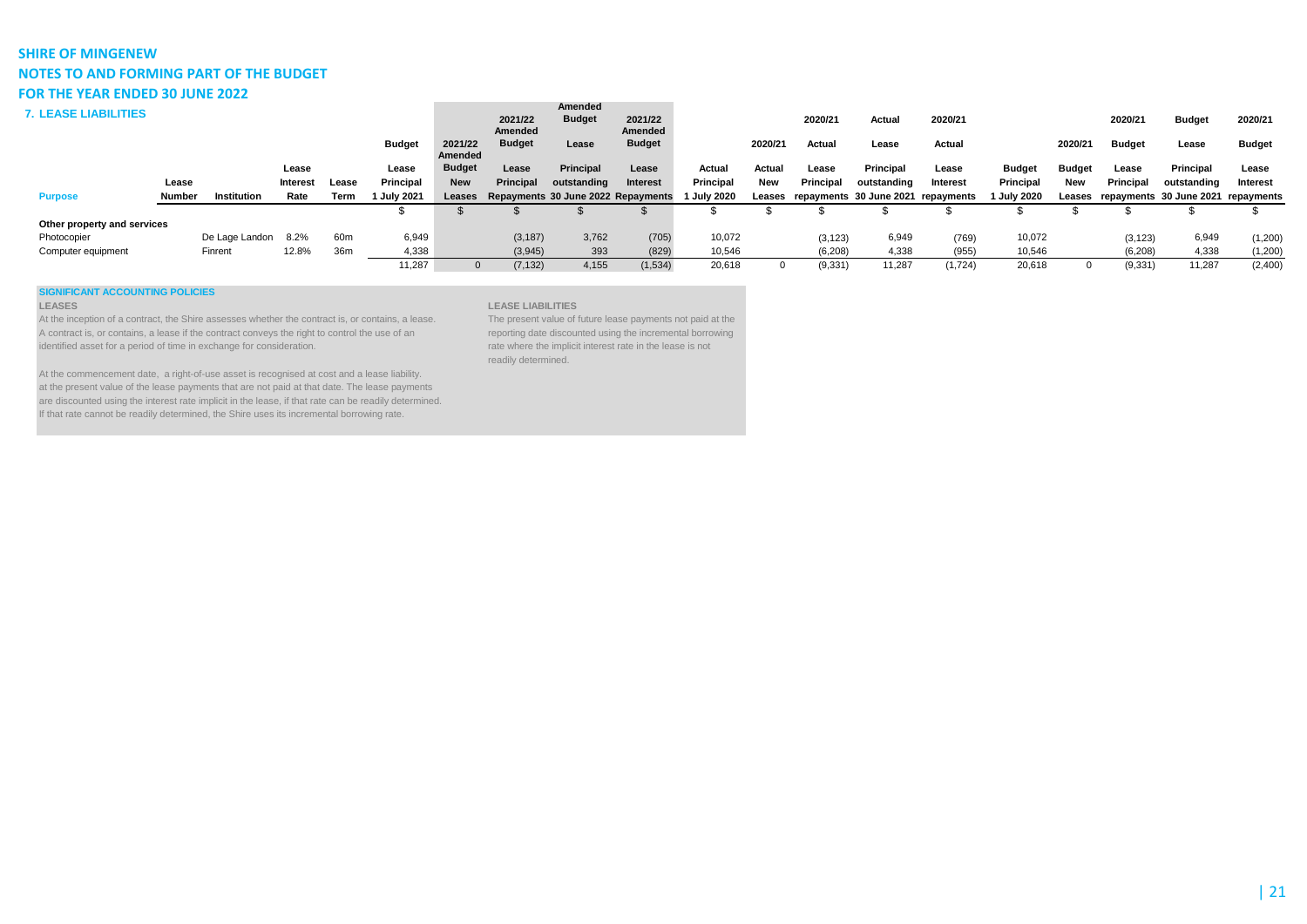## **SHIRE OF MINGENEW NOTES TO AND FORMING PART OF THE BUDGET FOR THE YEAR ENDED 30 JUNE 2022 8. CASH BACKED RESERVES**

### **(a) Cash Backed Reserves - Movement**

|                                                              | 2021/22<br>Amended |                    | 2021/22<br>Amended | 2021/22<br>Amended | 2020/21        |                    | 2020/21  | 2020/21        | 2020/21        |             | 2020/21         | 2020/21        |
|--------------------------------------------------------------|--------------------|--------------------|--------------------|--------------------|----------------|--------------------|----------|----------------|----------------|-------------|-----------------|----------------|
|                                                              | <b>Budget</b>      | 2021/22<br>Amended | <b>Budget</b>      | <b>Budget</b>      | Actual         | 2020/21            | Actual   | <b>Actual</b>  | <b>Budget</b>  | 2020/21     | <b>Budget</b>   | <b>Budget</b>  |
|                                                              | Opening            | <b>Budget</b>      | Transfer           | <b>Closing</b>     | Opening        | Actual             | Transfer | <b>Closing</b> | Opening        | Budget      | <b>Transfer</b> | <b>Closing</b> |
|                                                              | <b>Balance</b>     | <b>Transfer to</b> | (from)             | <b>Balance</b>     | <b>Balance</b> | <b>Transfer to</b> | (from)   | <b>Balance</b> | <b>Balance</b> | Transfer to | (from)          | <b>Balance</b> |
|                                                              |                    |                    |                    |                    |                |                    |          |                |                |             |                 |                |
| (a) Reseves cash backed - building and land                  | 30,301             | 182                | $\mathbf 0$        | 30,483             | 30,034         | 267                |          | 30,301         | 30,035         | 286         | $\mathbf{0}$    | 30,321         |
| (b) Reseves cash backed - plant                              | 194,640            | 66,128             | $\mathbf{0}$       | 260,768            | 153,439        | 41,201             |          | 194,640        | 153,439        | 41,265      | $\mathbf 0$     | 194,704        |
| (c) Reseves cash backed - recreation                         | 3,096              | 19                 | $\mathbf{0}$       | 3,115              | 3,069          | 27                 |          | 3,096          | 3,068          | 38          | $\Omega$        | 3,106          |
| (d) Reseves cash backed - employee entitlement               | 68,134             | 411                | $\overline{0}$     | 68,545             | 67,535         | 599                |          | 68,134         | 67,534         | 844         | $\mathbf{0}$    | 68,378         |
| (e) Reseves cash backed - aged persons units                 | 12,782             | 77                 | $\Omega$           | 12,859             | 12,670         | 112                |          | 12,782         | 12,670         | 158         | $\mathbf 0$     | 12,828         |
| (f) Reseves cash backed - environmental                      | 19,617             | 118                | $\mathbf{0}$       | 19,735             | 19,444         | 173                | $\Omega$ | 19,617         | 19,444         | 118         | $\mathbf{0}$    | 19,562         |
| (g) Reseves cash backed - land development                   | 6,978              | 35                 | $\mathbf{0}$       | 7,013              | 5,723          | 1,255              |          | 6,978          | 5,724          | 72          | $\mathbf 0$     | 5,796          |
| (h) Reseves cash backed - TRC/PO/NAB building                | 22,218             | 133                | $\Omega$           | 22,351             | 22,023         | 195                |          | 22,218         | 22,023         | 150         | $\mathbf 0$     | 22,173         |
| (i) Reseves cash backed - insurance                          | 23,045             | 139                |                    | 23,184             | 22,842         | 203                |          | 23,045         | 22,842         | 285         | $\Omega$        | 23,127         |
| (i) Reseves cash backed - economic development and marketing | 10,323             | 61                 |                    | 10,384             | 10,232         | 91                 |          | 10,323         | 10,232         |             | $\mathbf 0$     | 10,234         |
| (k) Reseves cash backed - covid-19 emergency                 | 80,710             | 487                |                    | 81,197             | 80,000         | 710                |          | 80,710         | 80,000         | 1,003       | $\mathbf{0}$    | 81,003         |
|                                                              | 471,844            | 67,790             | $\mathbf{0}$       | 539,634            | 427,011        | 44,833             |          | 471,844        | 427,011        | 44,221      | 0               | 471,232        |

### **(b) Cash Backed Reserves - Purposes**

In accordance with Council resolutions in relation to each reserve account, the purpose for which the reserves are set aside are as follows:

| Reserve name                                                 | Anticipated<br>date of use | Purpose of the reserve                                                                                                 |
|--------------------------------------------------------------|----------------------------|------------------------------------------------------------------------------------------------------------------------|
| (a) Reseves cash backed - building and land                  | Ongoing                    | For acquisition, construction and maintenance buildings and associated land                                            |
| (b) Reseves cash backed - plant                              | Ongoing                    | For purchase of plant and equipment                                                                                    |
| (c) Reseves cash backed - recreation                         | Ongoing                    | For the improvement of sportsgrounds                                                                                   |
| (d) Reseves cash backed - employee entitlement               | Ongoing                    | To fund annual, sick and long service leave and accrued staff bonuses                                                  |
| (e) Reseves cash backed - aged persons units                 | Ongoing                    | For funding of future operating shortfalls of the aged person units in accordance with the Homeswest Joint Arrangement |
| (f) Reseves cash backed - environmental                      | Ongoing                    | For rehabilitation of sites such as gravel pits, refuse and contaminated sites                                         |
| (g) Reseves cash backed - land development                   | Ongoing                    | For the acqusition, subdivision and development of land                                                                |
| (h) Reseves cash backed - TRC/PO/NAB building                | Ongoing                    | For the maintenance of the buildings                                                                                   |
| (i) Reseves cash backed - insurance                          | Ongoing                    | For the settlement of minor property expenses under \$5,000 that would otherwise be insurance claims                   |
| (i) Reseves cash backed - economic development and marketing | Ongoing                    | For economic development and marketing of the Shire of Mingenew                                                        |
| (k) Reseves cash backed - covid-19 emergency                 | As needed                  | For emergency relief to impacted staff and the hire or purchase of critical equipment                                  |
|                                                              |                            |                                                                                                                        |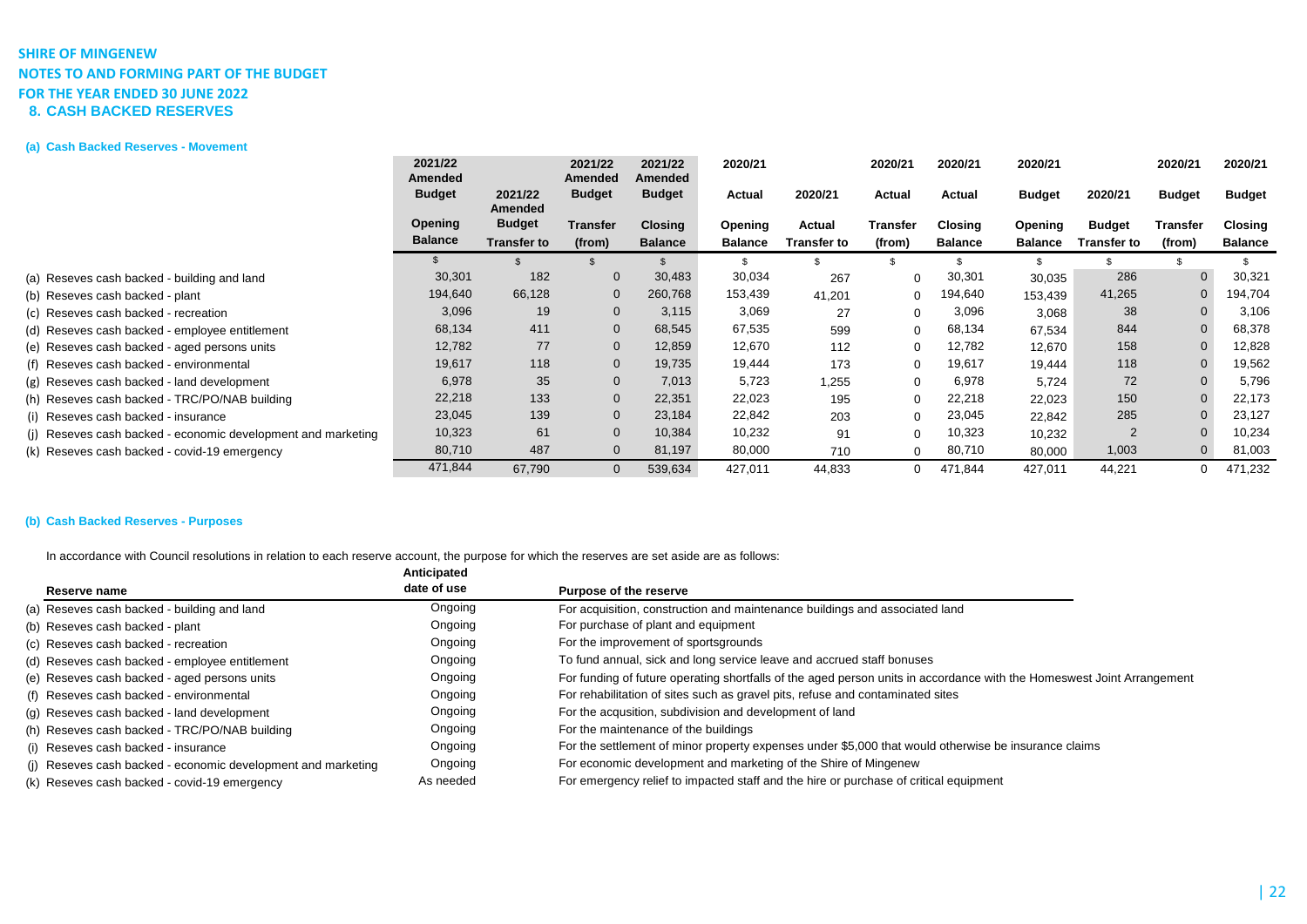## **SHIRE OF MINGENEW NOTES TO AND FORMING PART OF THE BUDGET FOR THE YEAR ENDED 30 JUNE 2022 9. FEES & CHARGES REVENUE**

|                             | 2021/22               | 2020/21       | 2020/21       |
|-----------------------------|-----------------------|---------------|---------------|
|                             | <b>Amended Budget</b> | <b>Actual</b> | <b>Budget</b> |
|                             | $\mathcal{S}$         | \$            | \$            |
| General purpose funding     | 4,010                 | 3,632         | 3,560         |
| Law, order, public safety   | 1,150                 | 1,226         | 1,550         |
| Health                      | 820                   | 801           | 150           |
| Education and welfare       | 800                   | 791           | 400           |
| Housing                     | 116,230               | 108,685       | 90,240        |
| Community amenities         | 77,300                | 75,059        | 89,650        |
| Recreation and culture      | 35,834                | 25,263        | 28,260        |
| Economic services           | 28,645                | 30,716        | 18,482        |
| Other property and services | 9,000                 | 9,333         | 7,000         |
|                             | 273,789               | 255,506       | 239,292       |

\_\_\_\_\_\_\_

÷

# **10. GRANT REVENUE**

|                                                       | 2021/22               | 2020/21       | 2020/21       |
|-------------------------------------------------------|-----------------------|---------------|---------------|
|                                                       | <b>Amended Budget</b> | <b>Actual</b> | <b>Budget</b> |
| <b>By Program:</b>                                    | \$                    | \$            | \$            |
| (a) Operating grants, subsidies and contributions     |                       |               |               |
| Governance                                            | 0                     | 7             | 0             |
| General purpose funding                               | 689,000               | 295,793       | 1,155,000     |
| Law, order, public safety                             | 275,011               | 22,139        | 22,200        |
| <b>Education and welfare</b>                          | 50                    | 45            | 0             |
| Recreation and culture                                | 0                     | 2,717         | 0             |
| Transport                                             | 86,764                | 82,163        | 80,400        |
| Economic services                                     | 83,000                | 0             | 0             |
| Other property and services                           | 25,000                | 38,380        | 48,500        |
|                                                       | 1,158,825             | 441,244       | 1,306,100     |
| (b) Non-operating grants, subsidies and contributions |                       |               |               |
| Governance                                            | 0                     | 14,241        | 0             |
| Law, order, public safety                             | 450,000               | 0             | 0             |
| <b>Education and welfare</b>                          | 127,000               | 22,167        | 0             |
| Housing                                               | 0                     | 23,278        | 0             |
| Community amenities                                   | 10,000                | 20,000        | 0             |
| Recreation and culture                                | 269,692               | 309,212       | 0             |
| Transport                                             | 9,481,430             | 2,822,012     | 2,990,490     |
| Economic services                                     | 102,200               | 36,619        | 0             |
| Other property and services                           | 20,000                | 12,285        | 0             |
|                                                       | 10,460,322            | 3,259,814     | 2,990,490     |
| Total grants, subsidies and contributions             | 11,619,147            | 3,701,058     | 4,296,590     |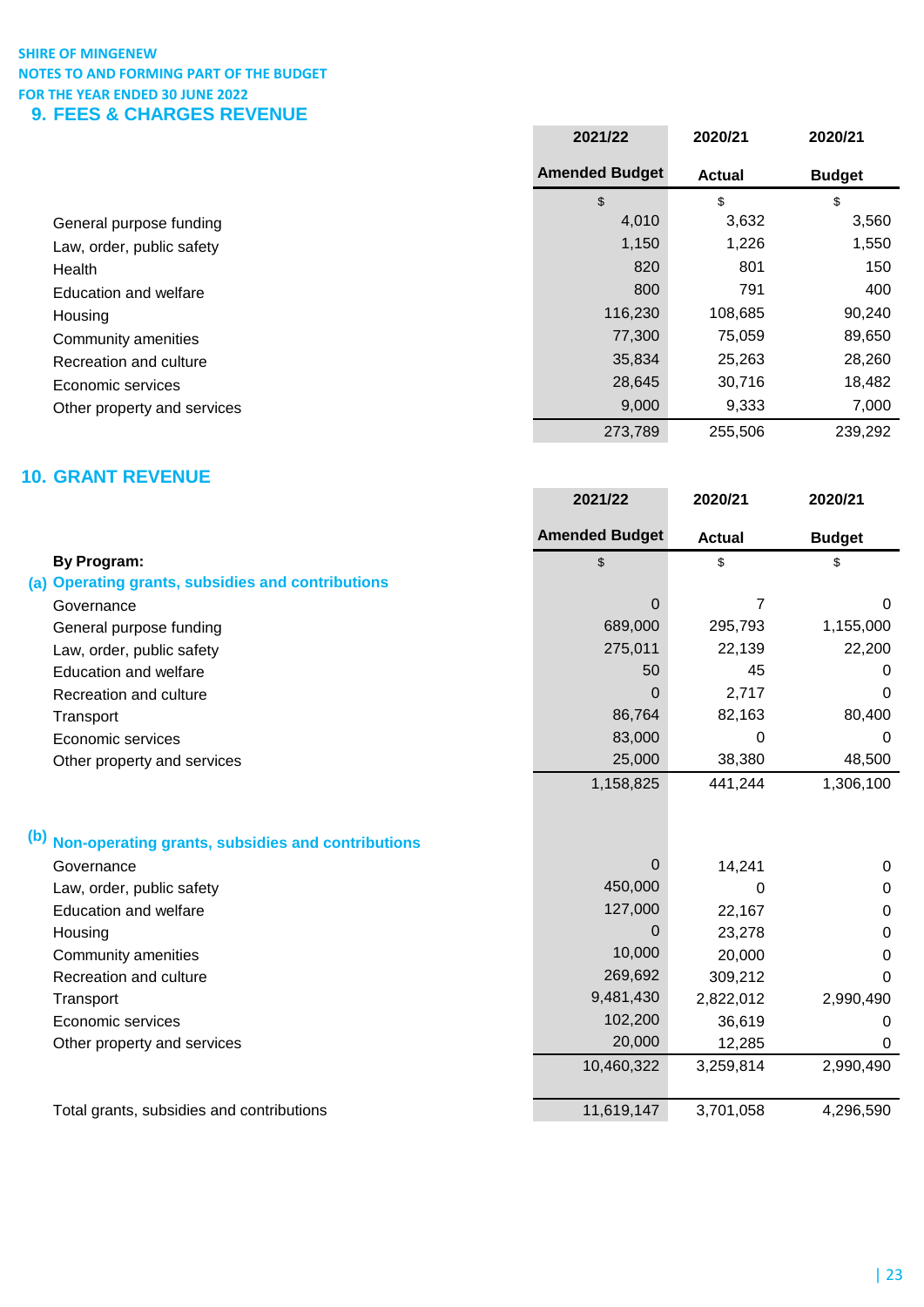## **SHIRE OF MINGENEW NOTES TO AND FORMING PART OF THE BUDGET FOR THE YEAR ENDED 30 JUNE 2022 11. REVENUE RECOGNITION**

### **SIGNIFICANT ACCOUNTING POLICIES**

Recognition of revenue is dependant on the source of revenue and the associated terms and conditions associated with each source of revenue and recognised as follows:

| Revenue<br>Category                                                       | Nature of goods and<br>services                                                                                                                    | wnen<br>obligations<br>typically<br>satisfied | Payment<br>terms                                                                               | <b>Warranties</b>                                   | Returns/Refunds/ Determination of<br>transaction price                                  | Allocating<br>transaction<br>price                                          | <b>Measuring</b><br>obligations<br>for returns                                     | Revenue<br>recognition                                                                                                                        | <b>Accounting</b><br>standard |
|---------------------------------------------------------------------------|----------------------------------------------------------------------------------------------------------------------------------------------------|-----------------------------------------------|------------------------------------------------------------------------------------------------|-----------------------------------------------------|-----------------------------------------------------------------------------------------|-----------------------------------------------------------------------------|------------------------------------------------------------------------------------|-----------------------------------------------------------------------------------------------------------------------------------------------|-------------------------------|
| Rates                                                                     | <b>General Rates</b>                                                                                                                               | Over time                                     | Payment dates None<br>adopted by<br>Council during<br>the year                                 |                                                     | Adopted by<br>council annually                                                          | When taxable<br>event occurs                                                |                                                                                    | Not applicable When rates notice is<br>issued                                                                                                 | AASB 15<br><b>AASB 1058</b>   |
| Grant contracts<br>with customers                                         | Community events, minor Over time<br>facilities, research, design,<br>planning evaluation and<br>services                                          |                                               | Fixed terms<br>transfer of<br>funds based on complete<br>agreed<br>milestones and<br>reporting | Contract obligation Set by mutual<br>if project not | agreement with<br>the customer                                                          | Based on the<br>progress of<br>works to match<br>performance<br>obligations | Returns<br>limited to<br>repayment of<br>transaction<br>price of terms<br>breached | Output method<br>based on project<br>milestones and/or<br>completion date<br>matched to<br>performance<br>obligations as inputs<br>are shared | AASB <sub>15</sub>            |
| or contributions<br>for the<br>construction of<br>non-financial<br>assets | Grants, subsidies Construction or acquisition Over time<br>of recognisable non-<br>financial assets to be<br>controlled by the local<br>government |                                               | Fixed terms<br>transfer of<br>funds based on complete<br>agreed<br>milestones and<br>reporting | Contract obligation Set by mutual<br>if project not | agreement with<br>the customer                                                          | Based on the<br>progress of<br>works to match<br>performance<br>obligations | Returns<br>limited to<br>repayment of<br>transaction<br>price of terms<br>breached | Output method<br>based on project<br>milestones and/or<br>completion date<br>matched to<br>performance<br>obligations as inputs<br>are shared | AASB <sub>15</sub>            |
| Grants with no<br>contractual<br>commitments                              | General appropriations<br>and contributions with no<br>specific contractual<br>commitments                                                         |                                               | No obligations Not applicable Not applicable                                                   |                                                     | Cash received                                                                           | On receipt of<br>funds                                                      |                                                                                    | Not applicable When assets are<br>controlled                                                                                                  | <b>AASB 1058</b>              |
| Licences/<br>Registrations/<br>Approvals                                  | Building, planning,<br>development and animal<br>management, having the<br>same nature as a licence<br>regardless of naming.                       | Single point in<br>time                       | Full payment<br>prior to issue                                                                 | None                                                | Set by State<br>legislation or<br>limited by<br>legislation to the<br>cost of provision | Based on timing No refunds<br>of issue of the<br>associated rights          |                                                                                    | On payment and<br>issue of the licence,<br>registration or<br>approval                                                                        | <b>AASB 1058</b>              |
| Pool inspections                                                          | Compliance safety check                                                                                                                            | Single point in<br>time                       | Equal<br>proportion<br>based on an<br>equal annually<br>fee                                    | None                                                | Set by State<br>legislation                                                             | Apportioned<br>equally across<br>the inspection<br>cycle                    | No refunds                                                                         | After inspection<br>complete based on a<br>4 year cycle                                                                                       | <b>AASB 1058</b>              |
|                                                                           | Other inspections Regulatory Food, Health<br>and Safety                                                                                            | Single point in<br>time                       | Full payment<br>prior to<br>inspection                                                         | None                                                | Set by State<br>legislation or<br>limited by<br>legislation to the<br>cost of provision | Applied fully on<br>timing of<br>inspection                                 |                                                                                    | Not applicable Revenue recognised AASB 1058<br>after inspection event<br><b>OCCUIS</b>                                                        |                               |
| Waste<br>management<br>collections                                        | Kerbside collection<br>service                                                                                                                     | Over time                                     | Payment on an None<br>annual basis in<br>advance                                               |                                                     | Adopted by<br>council annually                                                          | Apportioned<br>equally across<br>the collection<br>period                   |                                                                                    | Not applicable Output method<br>based on regular<br>weekly and<br>fortnightly period as<br>proportionate to<br>collection service             | AASB 15<br><b>AASB 1058</b>   |
| Waste<br>management<br>entry fees                                         | Waste treatment, recycling Single point in Payment in<br>and disposal service at<br>disposal sites                                                 | time                                          | advance at<br>gate or on<br>normal trading<br>terms if credit<br>provided                      | None                                                | Adopted by<br>council annually of entry to facility                                     |                                                                             |                                                                                    | Based on timing Not applicable On entry to facility                                                                                           | <b>AASB 1058</b>              |
| entry                                                                     | Property hire and Use of halls and facilities                                                                                                      | Single point in<br>time                       | In full in<br>advance                                                                          | Refund if event<br>cancelled within 7<br>days       | Adopted by<br>council annually                                                          | Based on timing Returns<br>of entry to facility limited to                  | repayment of<br>transaction<br>price                                               | On entry or at<br>conclusion of hire                                                                                                          | AASB 15                       |
| for other goods<br>and services                                           | Fees and charges Cemetery services, library Single point in<br>fees, reinstatements and time<br>private works                                      |                                               | Payment in full None<br>in advance                                                             |                                                     | Adopted by<br>council annually                                                          | Applied fully<br>based on timing<br>of provision                            |                                                                                    | Not applicable Output method<br>based on provision of<br>service or completion<br>of works                                                    | <b>AASB 1058</b>              |
| Commissions                                                               | Commissions on licencing Over time<br>and ticket sales                                                                                             |                                               | Payment in full None<br>on sale                                                                |                                                     | Set by mutual<br>agreement with<br>the customer                                         | On receipt of<br>funds                                                      |                                                                                    | Not applicable When assets are<br>controlled                                                                                                  | AASB 15                       |
|                                                                           | Reimbursements Insurance claims                                                                                                                    | Single point in<br>time                       | Payment in<br>arrears for<br>claimable event                                                   | None                                                | Set by mutual<br>agreement with<br>the customer                                         | When claim is<br>agreed                                                     |                                                                                    | Not applicable When claim is<br>agreed                                                                                                        | AASB 15                       |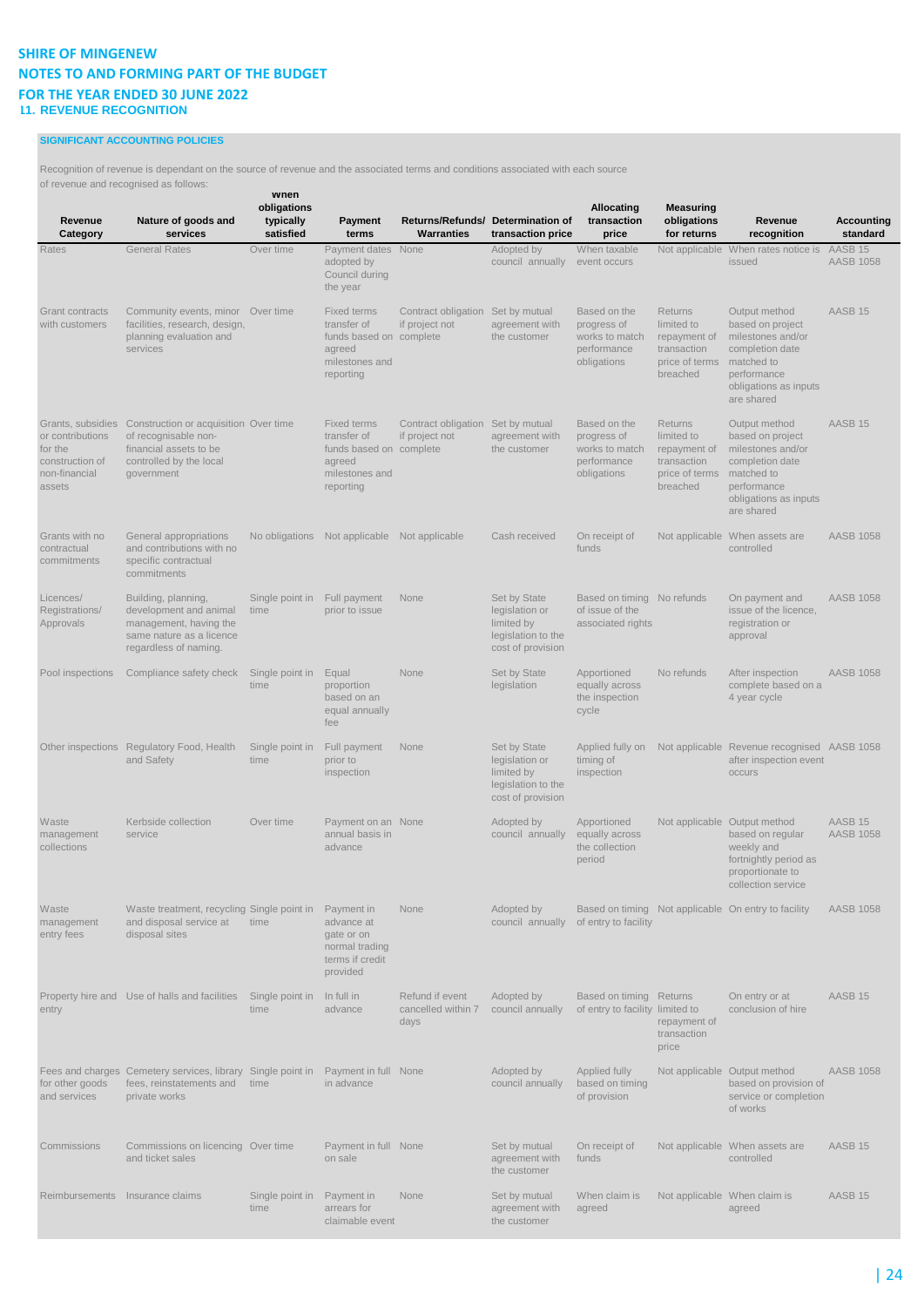## **SHIRE OF MINGENEW NOTES TO AND FORMING PART OF THE BUDGET FOR THE YEAR ENDED 30 JUNE 2022**

## **12. ELECTED MEMBERS REMUNERATION**

|                                                   | 2021/22<br><b>Amended</b> | 2020/21        | 2020/21        |
|---------------------------------------------------|---------------------------|----------------|----------------|
|                                                   | <b>Budget</b>             | <b>Actual</b>  | <b>Budget</b>  |
|                                                   | \$                        | \$             | \$             |
| <b>Elected member Gary Cosgrove</b>               |                           |                |                |
| President's allowance<br>Meeting attendance fees  | 7,500<br>4,184            | 7,348<br>4,138 | 7,600<br>4,284 |
| Training & development                            | 2,160                     | 235            | 286            |
| ICT expenses                                      | 857                       | 273            | 540            |
| Travel and accommodation expenses                 | 1,250                     | 527            | 2,500          |
|                                                   | 15,951                    | 12,521         | 15,210         |
| <b>Elected member Robert Newton</b>               | 1,900                     | 1,836          | 1,900          |
| Deputy President's allowance                      | 4,186                     | 4,138          | 4,286          |
| Meeting attendance fees                           | 286                       |                | 286            |
| Training & development                            | 857                       | 273            | 540            |
| ICT expenses<br>Travel and accommodation expenses |                           |                | 1,250          |
|                                                   | 7,229                     | 6,247          | 8,262          |
| <b>Elected member Justin Bagley</b>               |                           |                |                |
| Meeting attendance fees                           | 4,186                     | 4,138          | 4,286          |
| Training & development                            | 2,160                     | 1,148          | 286            |
| ICT expenses                                      | 857                       | 273            | 540            |
| Travel and accommodation expenses                 | 1,250                     |                | 1,250          |
|                                                   | 8,453                     | 5,559          | 6,362          |
| <b>Elected member Caroline Farr</b>               |                           |                |                |
| Meeting attendance fees                           | 4,186                     | 4,138          | 4,286          |
| Training & development                            | 287                       |                | 286            |
| ICT expenses                                      | 857                       | 273            | 540            |
| Travel and accommodation expenses                 |                           | 4,411          | 1,250          |
| Elected member Helen Newton                       | 5,330                     |                | 6,362          |
| Meeting attendance fees                           | 4,186                     | 4,138          | 4,286          |
| Training & development                            | 287                       |                | 286            |
| ICT expenses                                      | 857                       | 273            | 540            |
| Travel and accommodation expenses                 |                           |                | 1,250          |
|                                                   | 5,330                     | 4,411          | 6,362          |
| <b>Elected member Hellene McTaggart</b>           |                           |                |                |
| Meeting attendance fees                           | 4,186                     | 4,138          | 4,286          |
| Training & development                            | 2,160                     |                | 285            |
| ICT expenses                                      | 857                       | 273            | 540            |
| Travel and accommodation expenses                 | 1,250                     |                | 1,250          |
| <b>Elected member Anthony Smyth</b>               | 8,453                     | 4,411          | 6,361          |
| Meeting attendance fees                           | 4,186                     | 4,138          | 4,286          |
| Training & development                            | 2,160                     | 1,148          | 285            |
| ICT expenses                                      | 858                       | 273            | 540            |
| Travel and accommodation expenses                 | 1,250                     |                | 1,250          |
|                                                   | 8,454                     | 5,559          | 6,361          |
|                                                   |                           |                |                |
|                                                   | 59,200                    | 43,119         | 55,280         |
| President's allowance                             | 7,500                     | 7,348          | 7,600          |
| Deputy President's allowance                      | 1,900                     | 1,836          | 1,900          |
| Meeting attendance fees                           | 29,300                    | 28,966         | 30,000         |
| Training & development                            | 9,500                     | 2,531          | 2,000          |
| ICT expenses                                      | 6,000                     | 1,911          | 3,780          |
| Travel and accommodation expenses                 | 5,000                     | 527            | 10,000         |
|                                                   | 59,200                    | 43,119         | 55,280         |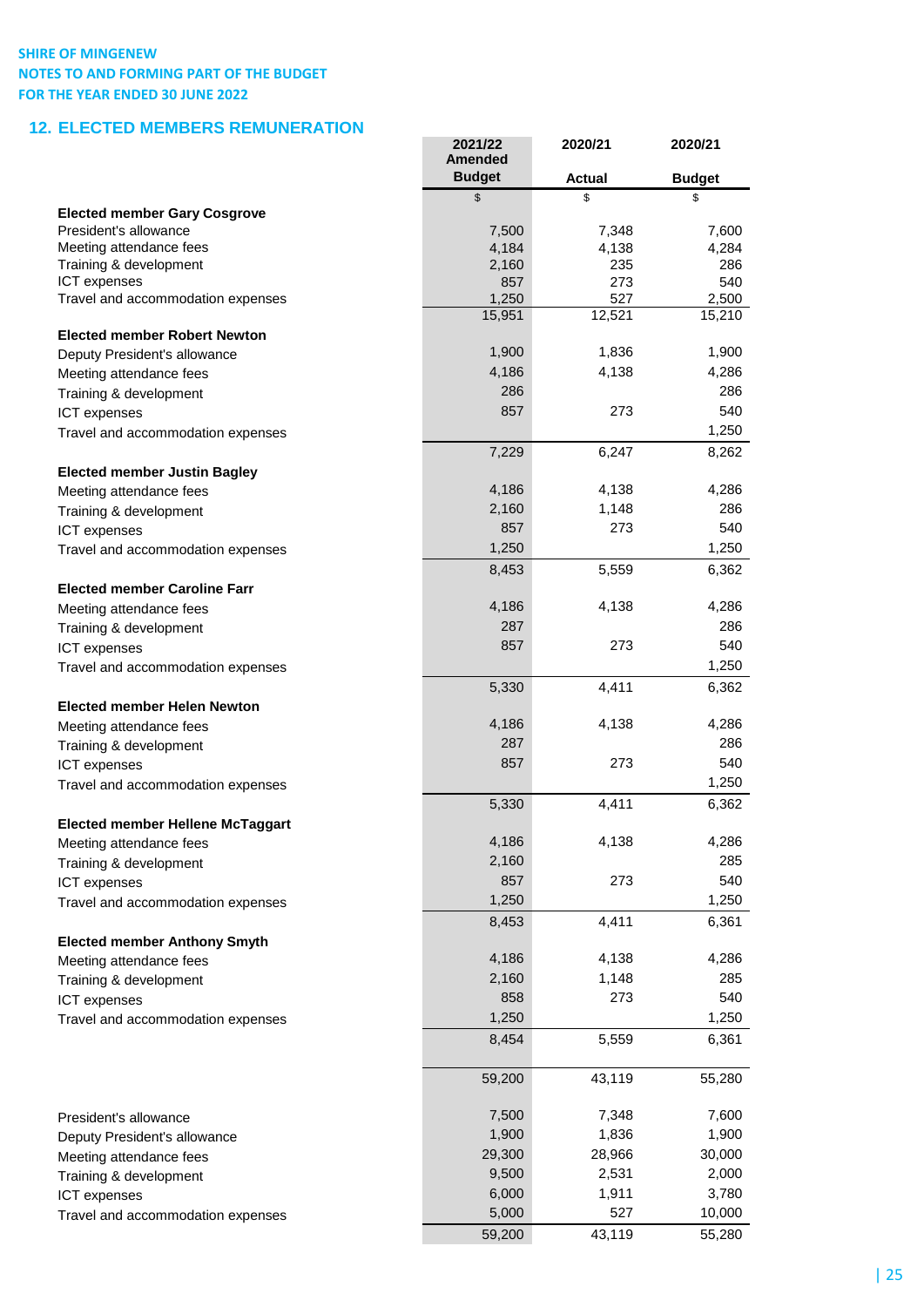## **SHIRE OF MINGENEW NOTES TO AND FORMING PART OF THE BUDGET FOR THE YEAR ENDED 30 JUNE 2022 13. OTHER INFORMATION**

|                                                                  | 2021/22<br><b>Amended</b> | 2020/21       | 2020/21        |
|------------------------------------------------------------------|---------------------------|---------------|----------------|
|                                                                  | <b>Budget</b>             | <b>Actual</b> | <b>Budget</b>  |
| The net result includes as revenues                              | \$                        | \$            | \$             |
|                                                                  |                           |               |                |
| (a) Interest earnings                                            |                           |               |                |
| Investments                                                      |                           |               |                |
| - Reserve funds                                                  | 2,831                     | 3,792         | 4,381          |
| - Other funds                                                    | 12,000                    | 11,204        | 15,000         |
| Late payment of fees and charges *                               | 400                       | 54            | $\overline{0}$ |
| Other interest revenue (refer note 1b)                           | 8,000                     | 7,909         | 5,000          |
|                                                                  | 23,231                    | 22,959        | 24,381         |
| * The Shire has resolved to charge interest under                |                           |               |                |
| section 6.13 for the late payment of any amount<br>of money at . |                           |               |                |
|                                                                  |                           |               |                |
| (b) Other revenue                                                |                           |               |                |
| Reimbursements and recoveries                                    | 544,294                   | 530,110       | 531,219        |
|                                                                  | 544,294                   | 530,110       | 531,219        |
| The net result includes as expenses                              |                           |               |                |
| (c) Auditors remuneration                                        |                           |               |                |
| Audit services                                                   | 25,563                    | 22,800        | 25,000         |
|                                                                  | 25,563                    | 22,800        | 25,000         |
| (d) Interest expenses (finance costs)                            |                           |               |                |
| Borrowings (refer Note 6(a))                                     | 10,066                    | 8,852         | 8,286          |
| Interest expense on lease liabilities                            | 1,534                     | 1,724         | 2,400          |
|                                                                  | 11,600                    | 10,576        | 10,686         |
| (e) Write offs                                                   |                           |               |                |
| General rate                                                     | 150                       | 122           | 3,000          |
|                                                                  | 150                       | 122           | 3,000          |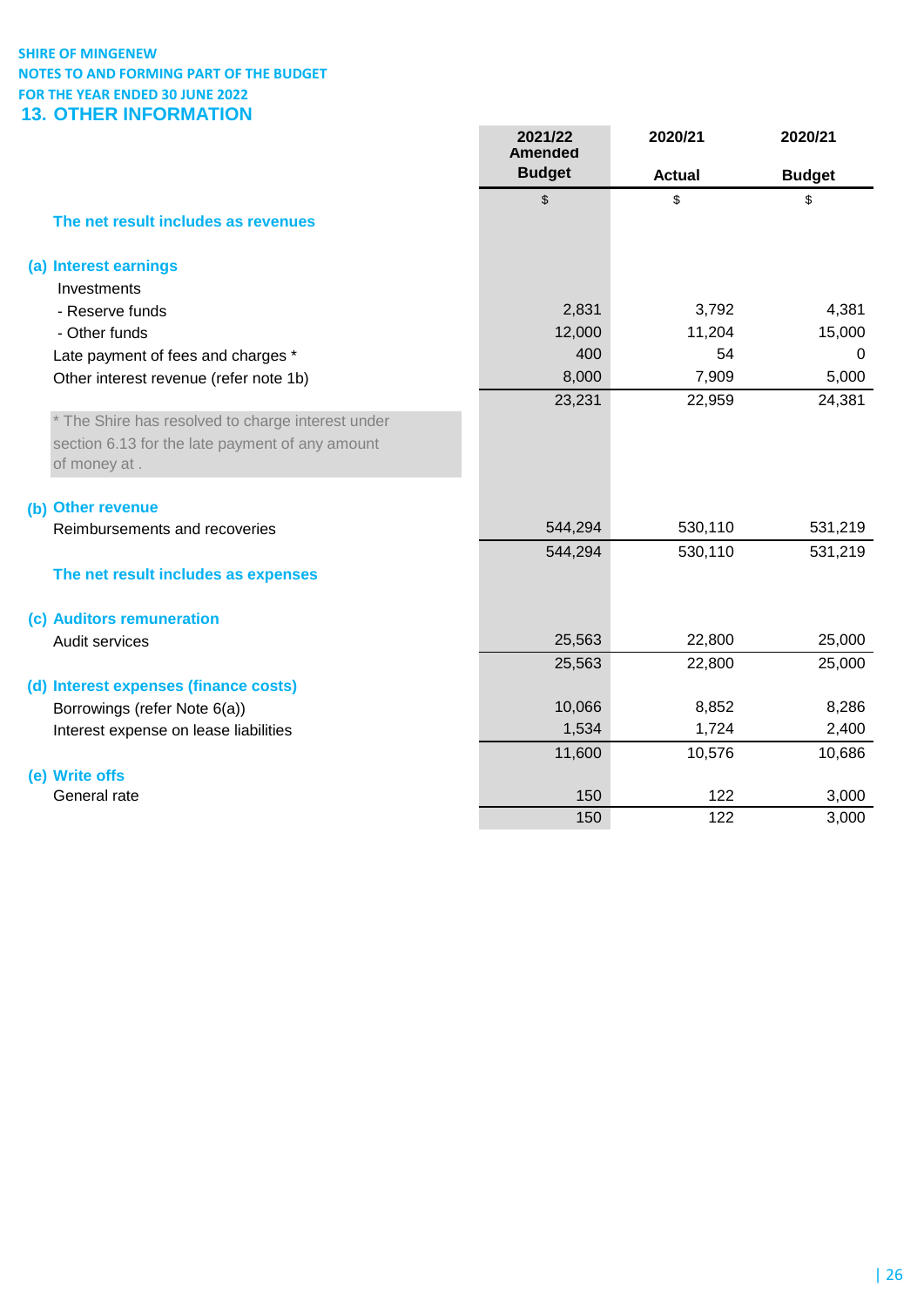## **SHIRE OF MINGENEW NOTES TO AND FORMING PART OF THE BUDGET FOR THE YEAR ENDED 30 JUNE 2022 14. INTERESTS IN JOINT ARRANGEMENTS**

In 1997/98, Council, in conjunction with Homeswest, constructed 3 x 2 bedroom and 1 x 1 bedroom Aged Persons' Units in Mingenew townsite. The terms of the joint agreement provided for Council to contribute \$54,777 which equates to an equity of 15.34%. Council has subsequently capitalised expenditure on the units. The recalculated equity for Council is now 18.58%. The agreement with the Housing Authority (previously Homeswest) requires the Shire to account for it's share of the assets and related liabilities as well as the Shires' share of all expenses and revenue relating to the arrangement. Fair Value assessment of the property was undertaken in 2020/21 along with all other Council Land and Buildings assets. The amount shown below is 18.58% of the fair value of \$439,000.

The initial term of the agreement is 25 years, expiring on 20 August 2022.

|                                | 2021/22<br><b>Amended</b> | 2020/21       | 2020/21<br><b>Budget</b> |  |
|--------------------------------|---------------------------|---------------|--------------------------|--|
|                                | <b>Budget</b>             | <b>Actual</b> |                          |  |
|                                | \$                        | σ<br>ง        | \$                       |  |
| <b>Non-current assets</b>      |                           |               |                          |  |
| Plant and equipment            | 81,566                    | 81,566        | 87,326                   |  |
| Less: accumulated depreciation | (13,796)                  | $\Omega$      | (10, 933)                |  |
|                                | 67,770                    | 81,566        | 76,393                   |  |

## **SIGNIFICANT ACCOUNTING POLICIES**

**INTERESTS IN JOINT ARRANGEMENTS** Joint arrangements represent the contractual sharing of control between parties in a business venture where unanimous decisions about relevant activities are required.

Separate joint venture entities providing joint venturers with an interest to net assets are classified as a joint venture and accounted for using the equity method.

Joint venture operations represent arrangements whereby joint operators maintain direct interests in each asset and exposure to each liability of the arrangement. The Shire of Mingenew's interests in the assets liabilities revenue and expenses of joint operations are included in the respective line items of the financial statements.